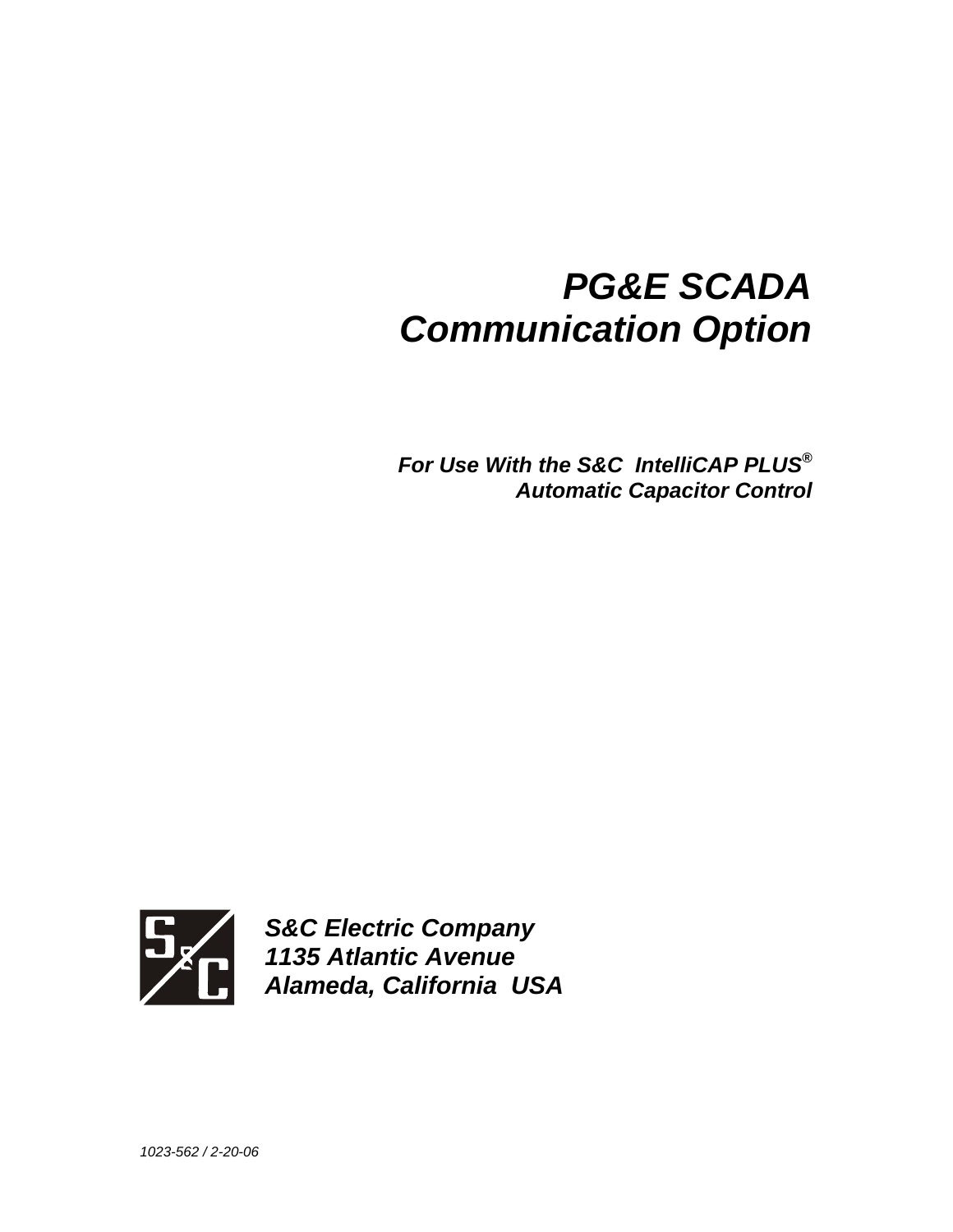#### *Proprietary Notice*

This document contains information which is proprietary to S&C Electric Company and is provided under the terms and conditions of a Purchase Order Terms and Conditions Agreement between S&C Electric Company and each of its customers. Disclosure of information contained in this document to third parties without prior written permission from S&C Electric Company is strictly forbidden.

Information in this manual is subject to change without notice and does not represent a commitment on the part of the vendor.

Copyright © 2006 S&C Electric Company All Rights Reserved. Printed in the USA.

IntelliCAP PLUS, and WinMon are registered trademarks of S&C Electric Company

Cellnet is a registered trademark of Cellnet Hayes is a trademark of Hayes Microcomputer Products, Inc. IBM is a registered trademark of International Business Machines Corporation. UtiliNet is a registered trademark of Cellnet Motorola is a registered trademark of Motorola, Inc. MS-DOS and Windows are registered trademarks of Microsoft Corporation. All other trademarks are the property of their respective holders.

S&C Electric Company, 1135 Atlantic Avenue, Alameda, CA 94501, USA Tel (510) 864-6850/ FAX (510) 864-6860

# **Latest Documentation**

The most recent documentation has been posted online at the S&C Electric Company website - accessed at: www.sandc.com > Support > Product Support Documents > **Automation Products.**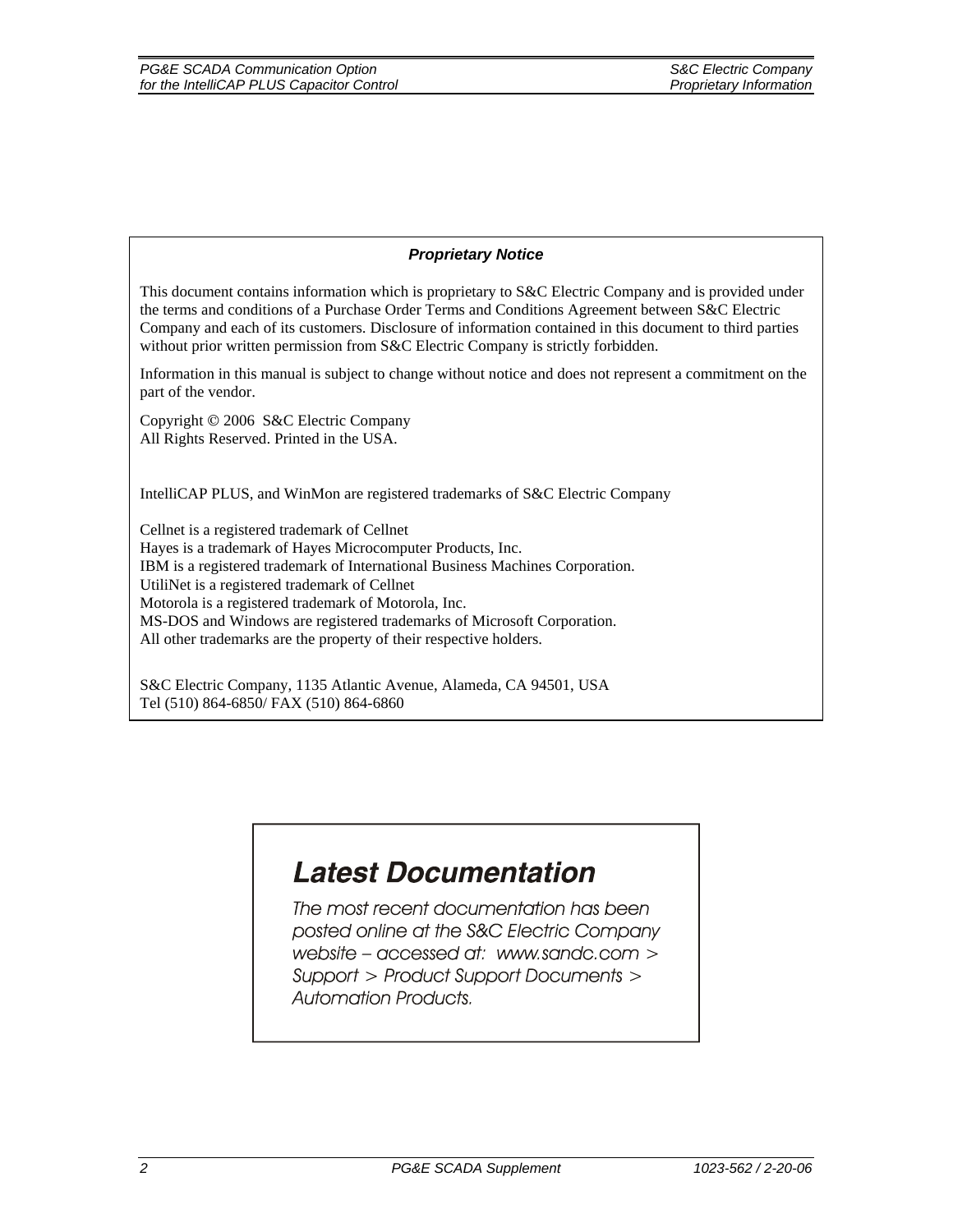### *Contents*

|                                       | $\sim$ 5 |
|---------------------------------------|----------|
|                                       |          |
|                                       |          |
| Cautions 5                            |          |
|                                       |          |
|                                       |          |
| PG&E SCADA Software Implementation 14 |          |
|                                       |          |
|                                       |          |
|                                       |          |
|                                       | 24       |
|                                       |          |
|                                       | 25       |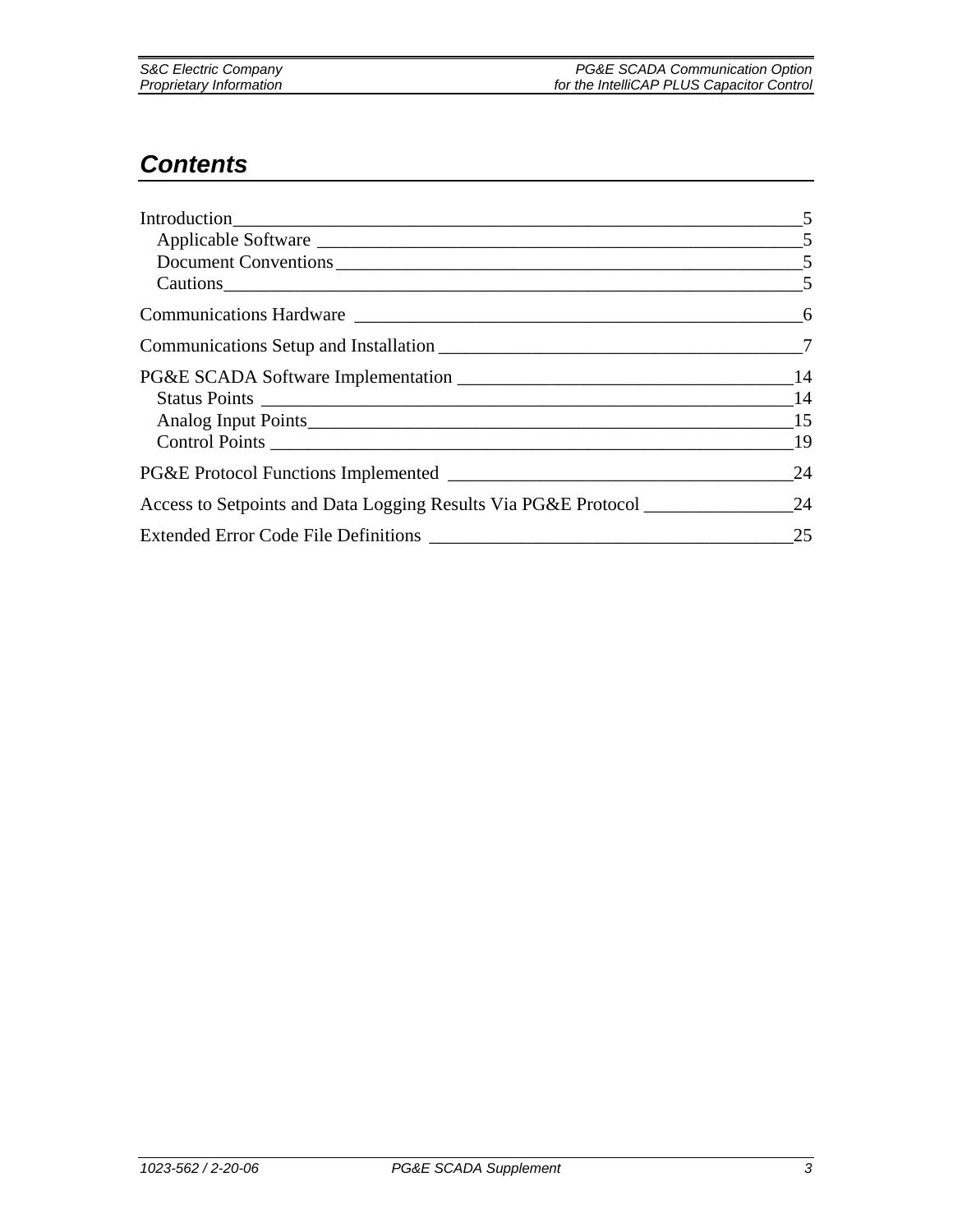| PG&E SCADA Communication Option           | S&C Electric Company    |
|-------------------------------------------|-------------------------|
| for the IntelliCAP PLUS Capacitor Control | Proprietary Information |

### *Notes:*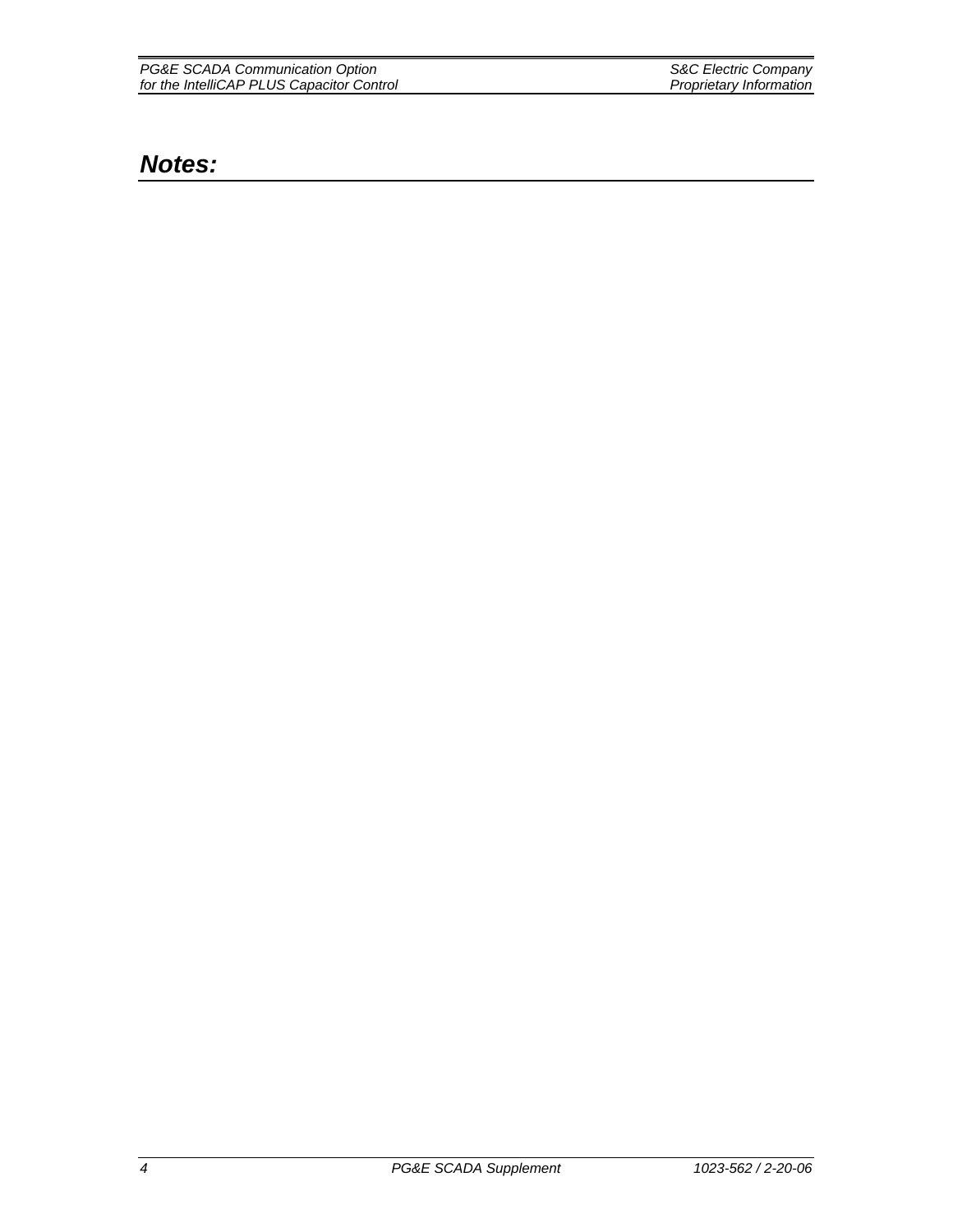# *Introduction*

This supplement describes the hardware and software support for the PG&E SCADA communications protocol in the S&C IntelliCAP PLUS Single-Phase Programmable Capacitor Control.

### *Applicable Software*

This document was prepared for use with software PCSP118S and PCVP118S. You can find the release date on the Setup disk's label and on the *PRODUCT INFORMATION* screen. For questions regarding the applicability of the information in this document to future software releases, please contact S&C Electric Company.

### *Document Conventions*

The following conventions are used in this document:

| <b>BOLD UPPER CASE</b> | Labels on faceplates and assemblies; switch<br>positions.                                    |
|------------------------|----------------------------------------------------------------------------------------------|
| Italic                 | Names of manuals, manual sections, and software<br>screens.                                  |
| "Quotes"               | Names of fields on software screens.                                                         |
| $\langle$ Brackets $>$ | Names of computer keyboard keys.                                                             |
| Courier                | Characters to be typed at the DOS prompt and<br>commands issued by the SCADA master station. |

### *Cautions*

All Cautions are clearly marked with the notation  $\triangle$  **CAUTION**  $\triangle$ . Please read all cautions carefully before attempting to install or operate this equipment.

# *A* CAUTION **A**

The information in this document is meant only for qualified people who are properly trained for work with this type of equipment, and who understand the hazards that may be involved. The information in this document is not meant to be a substitute for training and experience in the safety procedures that are required for this type of equipment.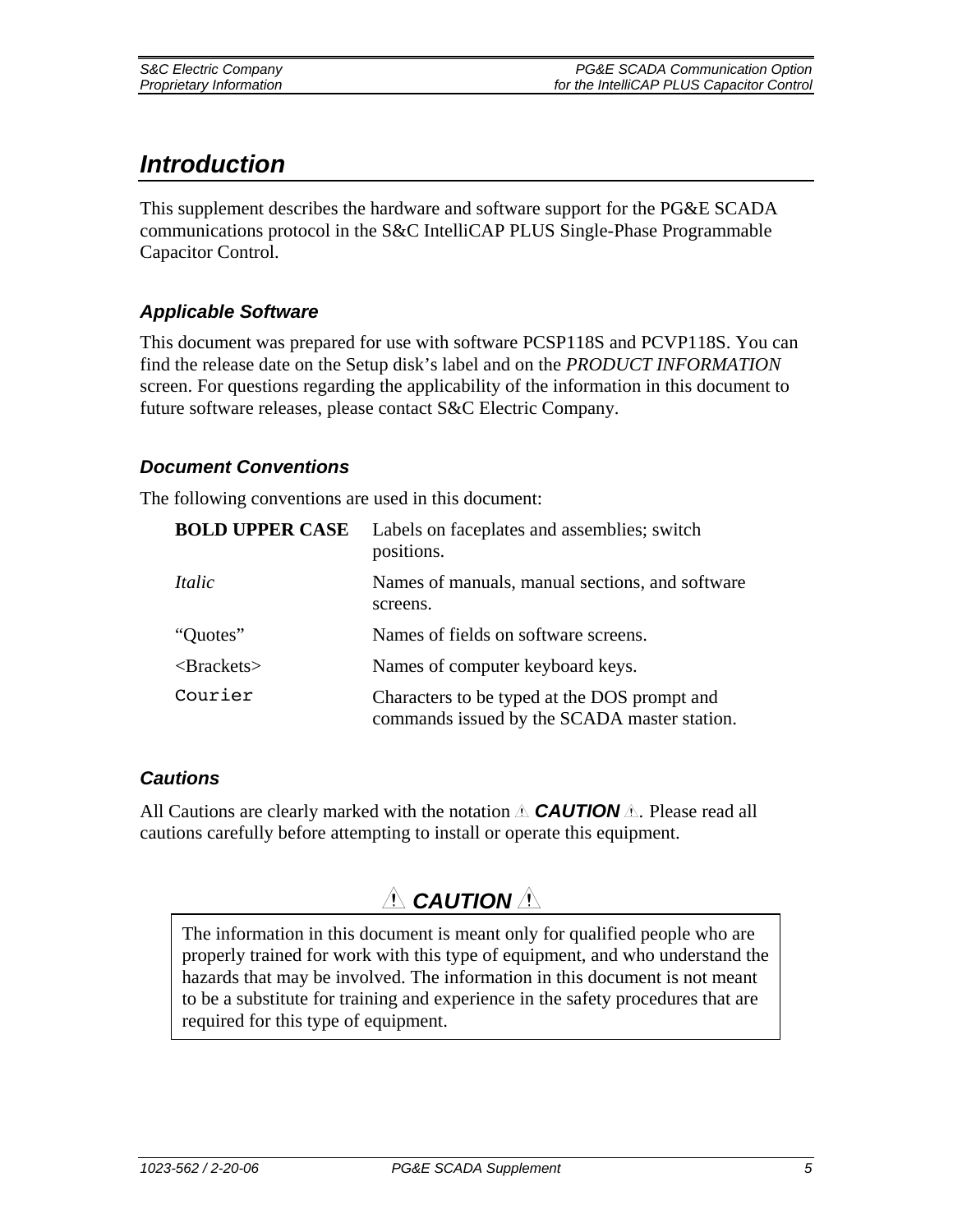| PG&E SCADA Communication Option           | <b>S&amp;C Electric Company</b> |
|-------------------------------------------|---------------------------------|
| for the IntelliCAP PLUS Capacitor Control | Proprietary Information         |

## *Communications Hardware*

The IntelliCAP PLUS Capacitor Control is compatible with several communications hardware systems, including:

- UtiliNet®
- MDS
- CellNet®
- Cellular Telephones
- Fiber Optics
- Hayes™-compatible modems
- Phone Lines

Each communications hardware option can be factory- or field-installed. If the factory installs the communications hardware, the cables are connected before the Capacitor Control is shipped. For field installation, an installation guide comes with the manual or retrofit kit.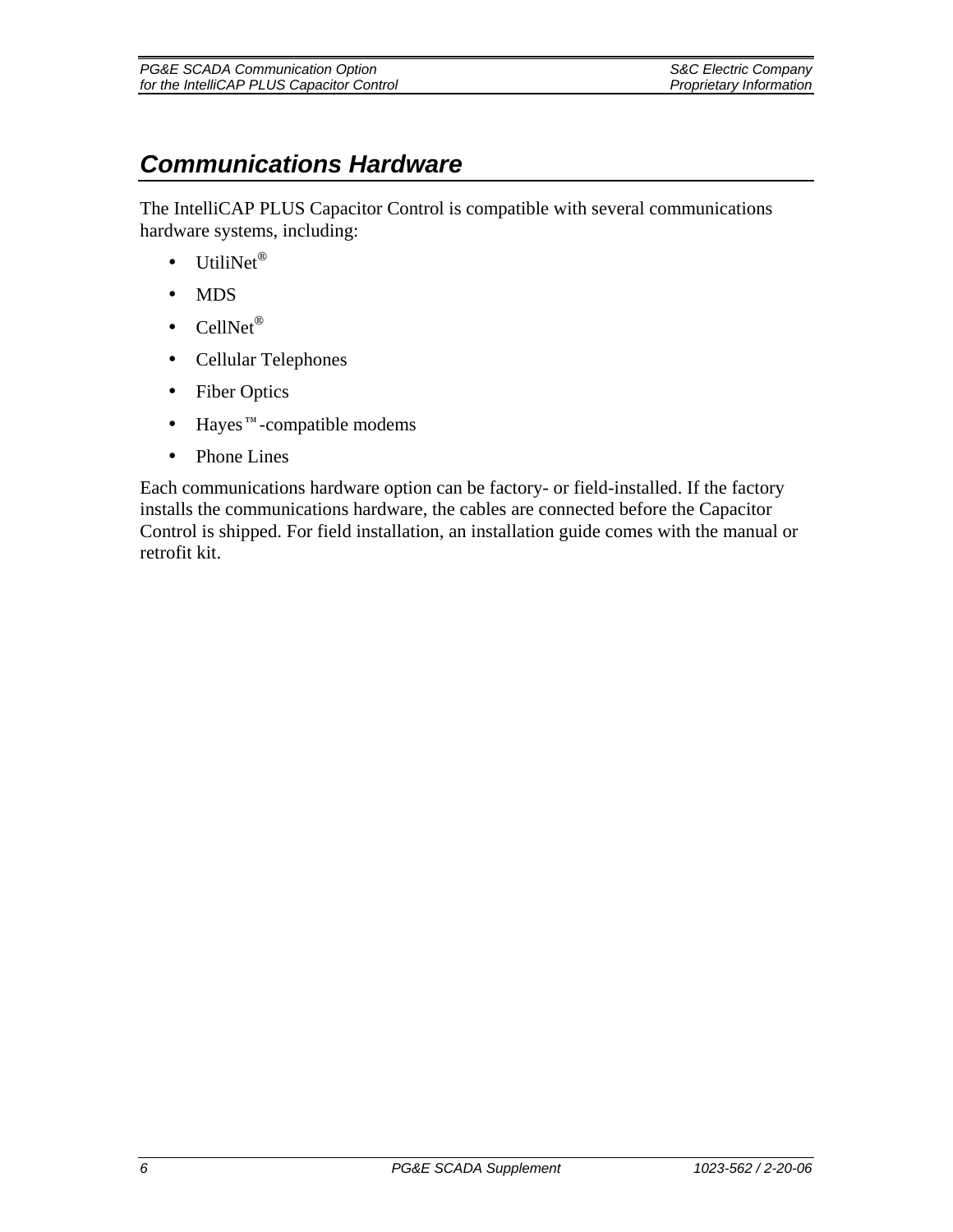# *Communications Setup and Installation*

Typically, S&C Electric Company provides Controls with the requested communications options already installed in the enclosure. You may be able to skip some of the following steps.

### A **CAUTION**

Do not enable communications by connecting dedicated phone lines, antennas, or fiber optic cables until this is called out in the instructions. If the device address is incorrect when communication is enabled, the Control could respond to master station communications intended for a different device. This could interfere with normal system operation.

Before attempting to access an existing installation, check carefully for visible or audible signs of electrical or physical malfunction (do this *before* touching or operating the Control or any other part of the installation). These warning signs include such things as smoke, fire, open fuses, crackling noises, loud buzzing, etc. If a malfunction is suspected, treat all components of the installation, including the Control and associated mounting hardware, as if they were elevated to primary (high) voltage.

#### *A. Installing the Hardware*

- 1. Plug the control into the meter base socket, if required. When the control is plugged into an energized meter base, all faceplate LEDs light momentarily. The LCD starts to scroll after a few seconds.
- 2. Remove the fuse on the faceplate.
- 3. Make sure that the **OPERATION MODE MANUAL** and **SCADA CONTROL LOCAL** LEDs are lit. If not, press the applicable **CHANGE** button.



Figure 1 Faceplate **SCADA PORT**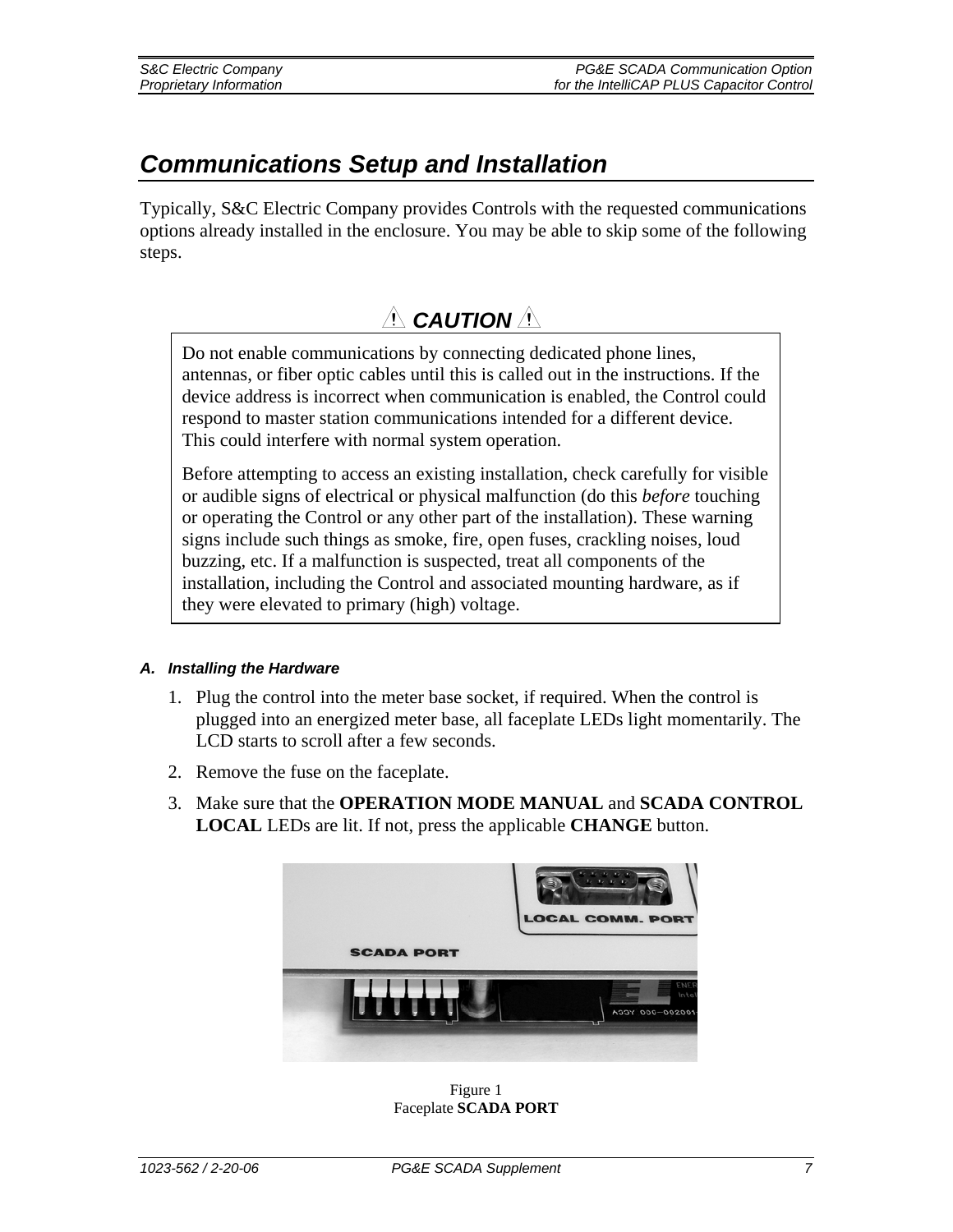| PG&E SCADA Communication Option           | S&C Electric Company    |
|-------------------------------------------|-------------------------|
| for the IntelliCAP PLUS Capacitor Control | Proprietary Information |

 Check to make sure no communications equipment is able to receive or transmit signals. If communications equipment is already installed, disconnect the power and communications **SCADA PORT** connector.

- For an external radio, disconnect the communications cable from the box receptacle on the bottom of the Capacitor Control.
- For all other communications options, disconnect the **SCADA PORT** connector on the faceplate (see Figure 1).
- 5. If you need to install the communications equipment in the enclosure, disconnect any current and/or neutral sensors and pull the Capacitor Control off the pole (See Figure 2). Install the radio or other device, following the installation guide. Replace the Capacitor Control on the pole and reconnect the current sensors.
- NOTE: Do not connect the phone line, antenna, or fiber optic cable at this time.
- 6. When you are finished installing the communications hardware, replace the fuse.



Figure 2 Ground Lug, Sensor Input Connectors and optional LED Neutral Current / Voltage Lockout Indicator

### *B. Setting the Correct Communications Address*

- 1. Connect the Capacitor Control to an IBM<sup>®</sup>/PC-compatible computer, using the optical port on the side of the enclosure or to the DB9 connector on the front of the faceplate, labeled **LOCAL COMM. PORT** (See Figure 1).
- 2. Double-click the IntelliLINK icon <sup>[19]</sup> in the open EnergyLine folder on the Windows desktop.

If the EnergyLine folder is not open, open the Windows Start menu, then click Start > Programs > EnergyLine > IntelliLINK to start the software.

3. Wait while the IntelliLINK window appears and the IntelliLINK software attempts to open communications with the capacitor control.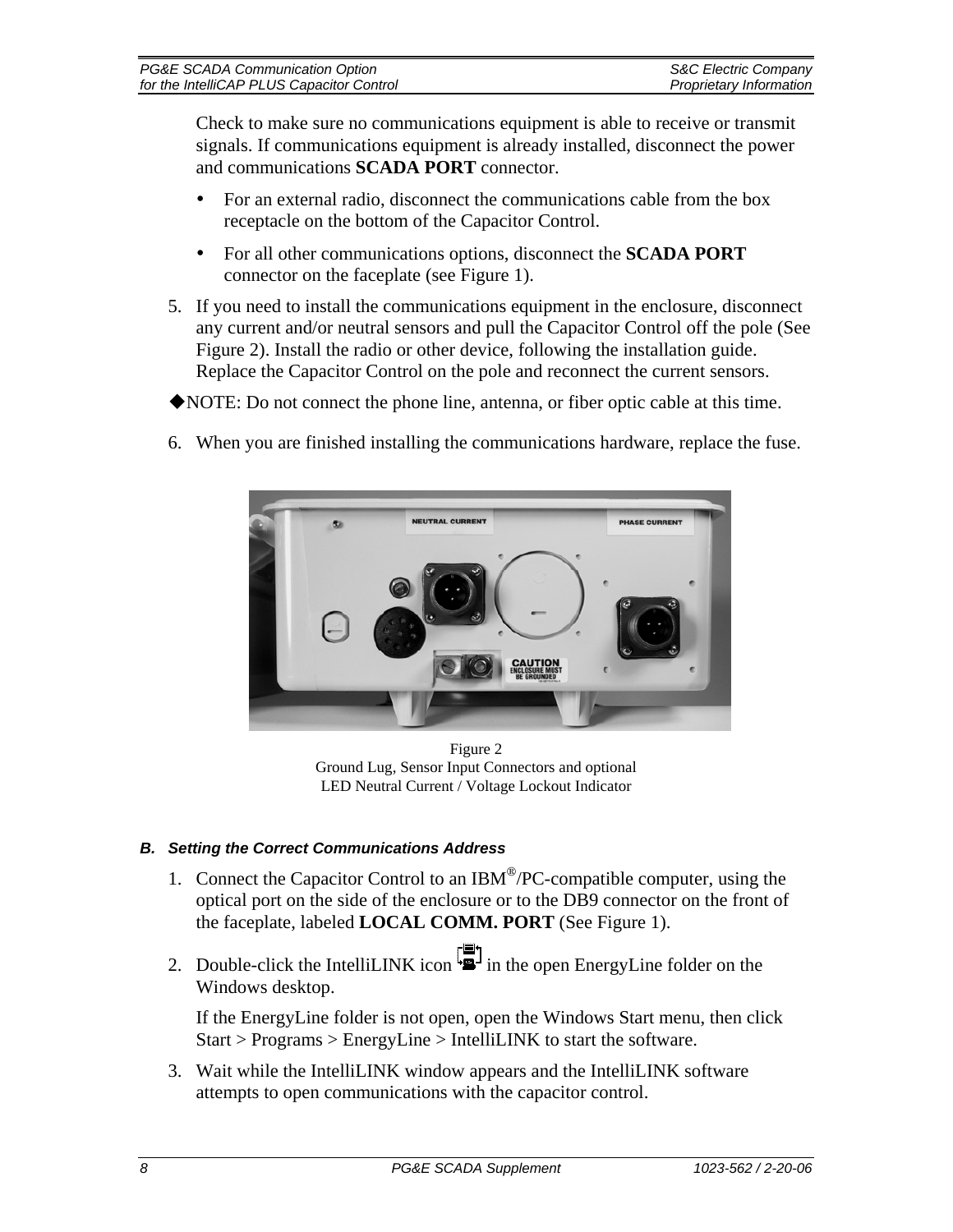When the IntelliLINK software establishes communications with the capacitor control, the *Operation* screen (Figure 3) opens.

| $\Box$ D $\Box$<br>S&C IntelliLINK® Setup Software- IntelliCAP Plus (R) Automatic Capacitor Control - [Operation]<br>H <sub>B</sub><br>File Connection Data Tools Window Help<br>B                                                                                                                                                                                                                         |                                                        |                                                                                         |                                          |                                   |                                           |                                                                                                                                                           |                               |  |
|------------------------------------------------------------------------------------------------------------------------------------------------------------------------------------------------------------------------------------------------------------------------------------------------------------------------------------------------------------------------------------------------------------|--------------------------------------------------------|-----------------------------------------------------------------------------------------|------------------------------------------|-----------------------------------|-------------------------------------------|-----------------------------------------------------------------------------------------------------------------------------------------------------------|-------------------------------|--|
| <b>Setup</b><br><b>Seasons</b>                                                                                                                                                                                                                                                                                                                                                                             | <b>Operation</b>                                       | <b>Product</b><br><b>Operation</b><br><b>Metering</b><br><b>Counters</b><br><b>Info</b> |                                          |                                   |                                           | Comm                                                                                                                                                      |                               |  |
| IntelliCAP PLUS <sup>®</sup><br><b>AUTOMATIC CAPACITOR CONTROL</b><br><b>OPERATION MODE</b><br><b>LAST BANK COMMAND</b><br><b>SCADA CONTROL</b><br><b>SCADA</b><br><b>CONNUNICATIONS</b><br>Ô<br>a<br>ā<br>a<br>æ<br><b>AUTO</b><br><b>CLOSE</b><br><b>NANUAL</b><br><b>OPEN</b><br><b>RENOTE</b><br><b>LOCAL</b><br>XN T<br>RCV<br>-ANP<br>CHANGE<br><b>CLOSE</b><br><b>OPEN</b><br><b>CHANGE</b><br>TEST |                                                        |                                                                                         |                                          |                                   |                                           | Alarm Status<br><b>Model Number</b><br>ICP60RBDC0ACSD00000<br><b>Control Software Revision</b><br><b>PCVP118S</b><br><b>Serial Number</b><br>200202000171 |                               |  |
| <b>Voltage</b>                                                                                                                                                                                                                                                                                                                                                                                             | <b>Line-to-Ground Voltage</b>                          |                                                                                         | <b>Temperature</b>                       |                                   | <b>Neutral Sensor (True RMS)</b>          | <b>Neutral Sensor (Fundamental)</b>                                                                                                                       |                               |  |
| 120.5                                                                                                                                                                                                                                                                                                                                                                                                      | 12.040 kV                                              |                                                                                         | <b>Degree F</b><br>72                    |                                   | 0 Amps                                    | 0 Amps                                                                                                                                                    |                               |  |
|                                                                                                                                                                                                                                                                                                                                                                                                            | <b>Voltage Override</b>                                |                                                                                         | <b>SCADA Override</b>                    | <b>Error Conditions</b>           |                                           | <b>Reclose Block</b>                                                                                                                                      |                               |  |
|                                                                                                                                                                                                                                                                                                                                                                                                            | <b>None</b>                                            |                                                                                         | <b>Disabled</b>                          | <b>Unit OK</b><br><b>Inactive</b> |                                           |                                                                                                                                                           |                               |  |
|                                                                                                                                                                                                                                                                                                                                                                                                            | <b>Date</b>                                            |                                                                                         | <b>Control Time</b>                      |                                   | <b>1-Phase Current</b>                    |                                                                                                                                                           | <b>Current Flow Direction</b> |  |
| Wed.                                                                                                                                                                                                                                                                                                                                                                                                       | Jan $18$ ,<br>2006                                     |                                                                                         | 10 : 36 : 25                             |                                   | 1                                         |                                                                                                                                                           | <b>Normal</b>                 |  |
| <b>Power kVA</b>                                                                                                                                                                                                                                                                                                                                                                                           |                                                        | <b>Power kW</b>                                                                         | <b>Power kVAR</b><br><b>Power Factor</b> |                                   |                                           | <b>Adjusted KVARs</b>                                                                                                                                     |                               |  |
|                                                                                                                                                                                                                                                                                                                                                                                                            | 1.000<br>0<br>0<br>0<br>0                              |                                                                                         |                                          |                                   |                                           |                                                                                                                                                           |                               |  |
|                                                                                                                                                                                                                                                                                                                                                                                                            | <b>Number of Operations</b><br><b>Control Strategy</b> |                                                                                         |                                          |                                   |                                           |                                                                                                                                                           |                               |  |
| <b>Timeclock</b><br>1                                                                                                                                                                                                                                                                                                                                                                                      |                                                        |                                                                                         |                                          |                                   |                                           |                                                                                                                                                           |                               |  |
|                                                                                                                                                                                                                                                                                                                                                                                                            |                                                        |                                                                                         | Snapshot:Pcvp---s.VM                     |                                   | 13:50 Refresh: Once Auto Updated 13:49:20 |                                                                                                                                                           |                               |  |

Figure 3 Operation Screen for the IntelliCAP PLUS IntelliLINK Software (VAR with Neutral Current Version)

NOTE: If the IntelliLINK software does NOT establish communications with a functioning capacitor control, it displays the following dialog box.

| EnergyLine® IntelliLINK(tm) |                                                                                                     |  |  |  |  |  |
|-----------------------------|-----------------------------------------------------------------------------------------------------|--|--|--|--|--|
|                             | Could not connect to control on COM1. Check cable connections and communication settings and retry. |  |  |  |  |  |
|                             | ,,,,,,,,,,,,,,,,,,                                                                                  |  |  |  |  |  |

If this dialog box appears, or if the *Operation* screen opens but the software does not operate properly, see *Software Troubleshooting and Error Messages* in the *Troubleshooting* chapter.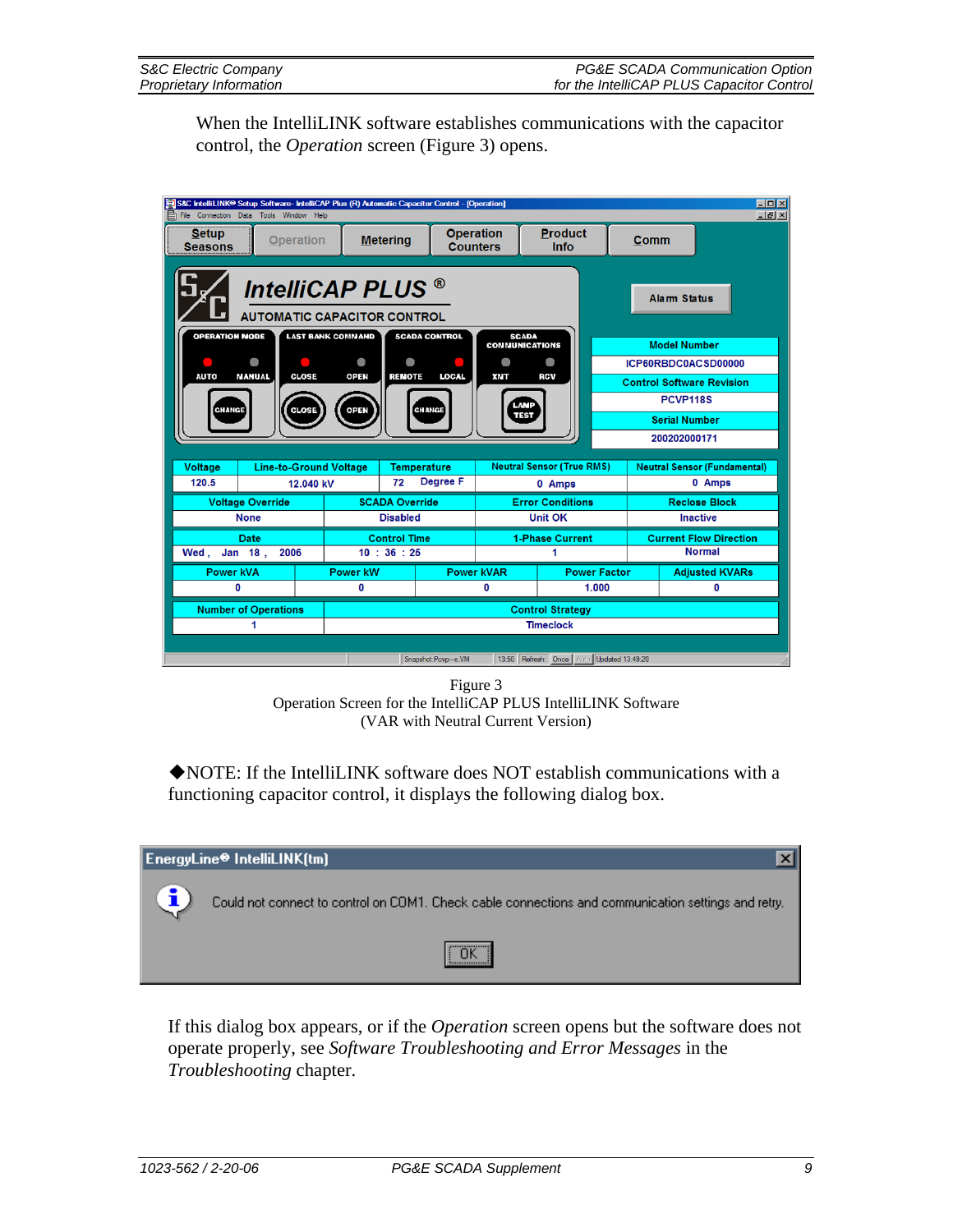| PG&E SCADA Communication Option           | S&C Electric Company           |
|-------------------------------------------|--------------------------------|
| for the IntelliCAP PLUS Capacitor Control | <b>Proprietary Information</b> |

- 4. On the *Operations* screen, select the **Comm** button to display Page 1 of the **Communications Setup** screen (see Figure 4).
- 5. Set the communications setpoints to the proper values.

|                                         | EnergyLine® IntelliLINK(tm) - IntelliCAP Plus (R) Automatic Capacitor Control - [Comm Setup]<br>File Connection Data Window Help |                 |                         |                        |                |                  | $-10 \times$<br>$-10 \times$ |  |
|-----------------------------------------|----------------------------------------------------------------------------------------------------------------------------------|-----------------|-------------------------|------------------------|----------------|------------------|------------------------------|--|
| <b>Setup</b><br><b>Seasons</b>          | <b>Operation</b>                                                                                                                 | <b>Metering</b> | Op<br><b>Counters</b>   | <b>Product</b><br>Info | Comm           | <b>Save Data</b> |                              |  |
|                                         | <b>Communications</b>                                                                                                            |                 |                         |                        |                |                  |                              |  |
|                                         |                                                                                                                                  |                 |                         |                        | <b>Present</b> | Factory          |                              |  |
|                                         | <b>Communications RTU Address (If applicable)</b>                                                                                |                 |                         |                        | 0              | 0                |                              |  |
|                                         | <b>SCADA Communication Baud Rate</b>                                                                                             |                 |                         |                        | 1200           | 1200             |                              |  |
|                                         | <b>Transmitter Keying Delay Time (ms)</b>                                                                                        |                 |                         |                        | 44             | 44               |                              |  |
|                                         | <b>Transmitter Turn-Off Delay Time (ms)</b>                                                                                      |                 |                         |                        | 31             | 31               |                              |  |
|                                         | <b>Allow RTU Memory Write Operations</b>                                                                                         |                 |                         |                        | No             | No               |                              |  |
| <b>Allow Duplicate Operate Commands</b> |                                                                                                                                  |                 |                         |                        | No             | No               |                              |  |
|                                         |                                                                                                                                  |                 |                         |                        |                |                  | Pg Dn                        |  |
|                                         |                                                                                                                                  |                 |                         |                        |                |                  |                              |  |
|                                         |                                                                                                                                  |                 | 01/28/03 08:14 SnapShot |                        |                |                  |                              |  |

Figure 4 Page 1 of the Communications Setup Screen

6. This screen contains the following fields:

### **Communications RTU Address** (if applicable).

 Depending on the SCADA communications option installed in the control, this parameter sets the appropriate communications address.

NOTE: Be sure to set this address properly before physically connecting communications to ensure that the control does not respond to requests intended for another device.

#### **SCADA Communication Baud Rate**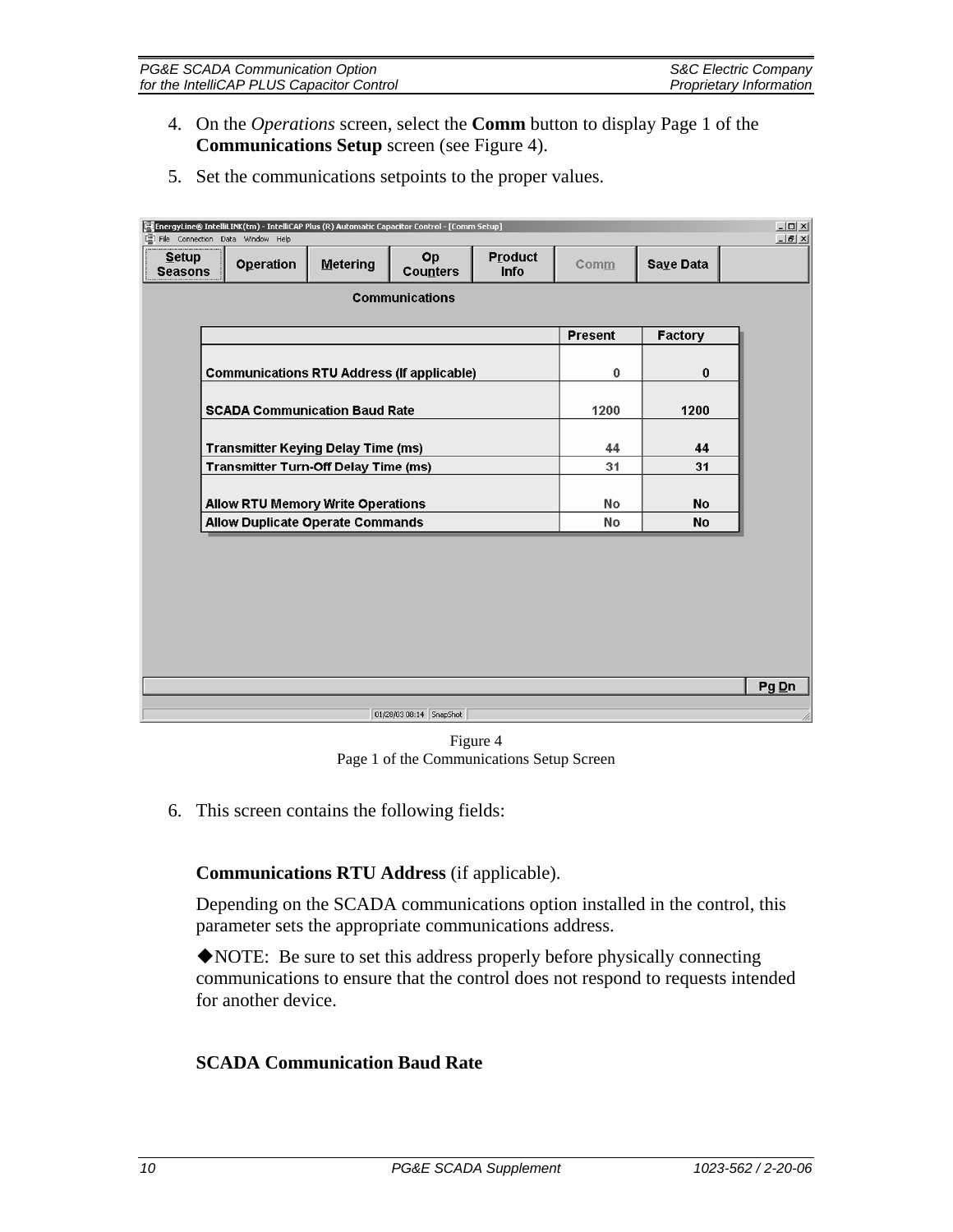| S&C Electric Company    | PG&E SCADA Communication Option           |
|-------------------------|-------------------------------------------|
| Proprietary Information | for the IntelliCAP PLUS Capacitor Control |

 This setpoint provides user selection of baud rate for the SCADA port. A number of baud rates from 300 to 9600 may be selected. Please make sure the selected baud rate matches the baud rate of the connected SCADA equipment (modem, radio, etc.). If configured improperly, SCADA communications will be inoperable.

#### **Transmitter Keying Delay Time (ms)**

 This value specifies the amount of time that must elapse from the moment the transmitter is turned on until the data transmission begins.

#### **Transmitter Turn-Off Delay Time (ms)**

 This value specifies the amount of time the transmitter should remain on after the second to last character transmission has begun.

#### **Allow RTU Memory Write Operations**

 For security reasons, SCADA ordinal writes (Function 20h, Commands 30h and 31h) are by default disabled in the capacitor control. If you enable this feature to access some specific memory locations, you should also disable it when you are done. This prevents inadvertent changes to capacitor control parameters.

#### **Allow Duplicate Operate Commands**

 Enabling this setpoint will allow the capacitor control to accept a duplicate Operate command for any given Select-Before-Operate sequence. While this is not covered by the PG&E SCADA protocol, this may be useful if your communications system is unreliable, and also is able to retry failed requests. For example, if a response to an Operate command failed to return to the master station, and a retry of the Operate was generated, if the duplicate Operate was received within the original Select timeout period, the capacitor control would respond as if the Operate had just occurred rather than with an error.

7. At page 1 of the **Communications Setup** screen, click the **Pg Dn** button to display Page 2 of the **Communications Setup** screen (Figure 5).

 This **TROUBLESHOOTING: Communications** screen shows a chronological listing of communications problems related to the PG&E protocol on port A.

 The log can hold 10 entries. Once the log is full, each new event over-writes the oldest event in the log. To find the most recent event, look for the message with a timestamp that is older than the time for the message above it.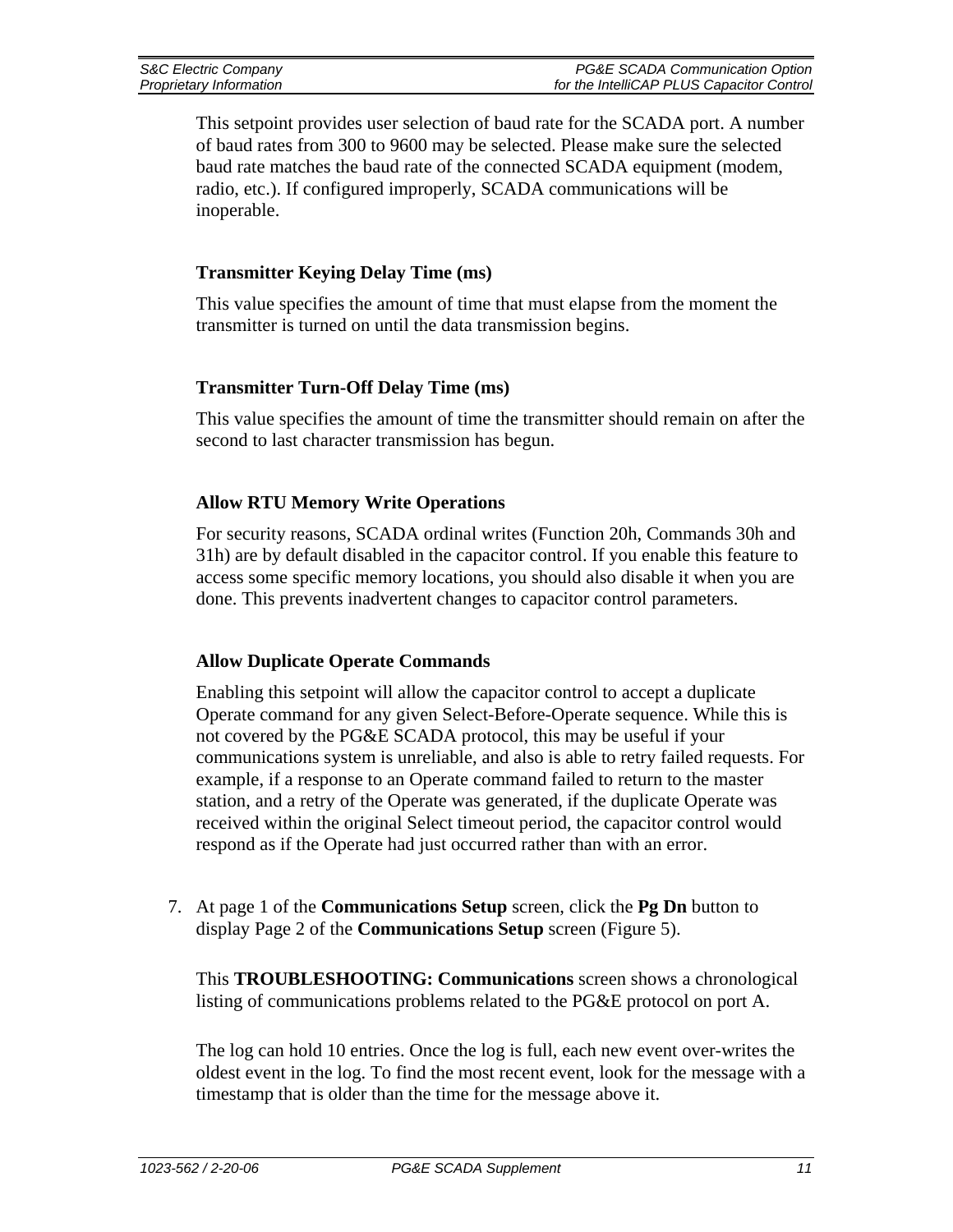| EnergyLine® IntelliLINK(tm) - IntelliCAP Plus (R) Automatic Capacitor Control - [Comm Setup1] |                  |          |                         |                                          |               |           | $-10 \times$ |              |     |
|-----------------------------------------------------------------------------------------------|------------------|----------|-------------------------|------------------------------------------|---------------|-----------|--------------|--------------|-----|
| $-10 \times$<br>[S] File Connection Data Window Help                                          |                  |          |                         |                                          |               |           |              |              |     |
| Setup<br><b>Seasons</b>                                                                       | <b>Operation</b> | Metering | Op<br><b>Counters</b>   | Product<br><b>Info</b>                   | $\text{Comm}$ | Save Data |              |              |     |
|                                                                                               |                  |          |                         | <b>TROUBLESHOOTING: Communications</b>   |               |           |              |              |     |
|                                                                                               |                  |          | <b>PG&amp;E SCADA</b>   |                                          |               |           |              |              |     |
| Date/Time                                                                                     |                  |          |                         | <b>Reason for Communications Failure</b> |               |           |              | $Enc$ $ Cmd$ |     |
|                                                                                               |                  | ۰.       |                         |                                          |               |           | 00           | 00           |     |
|                                                                                               |                  | --       |                         |                                          |               |           | 00           | 00           |     |
|                                                                                               |                  | н.       |                         |                                          |               |           | 00           | 00           |     |
|                                                                                               |                  | --       |                         |                                          |               |           | 00           | 00           |     |
|                                                                                               |                  | ۰.       |                         |                                          |               |           | 00           | 00           |     |
| н.<br>н.                                                                                      |                  |          |                         |                                          |               | 00<br>00  | 00<br>00     |              |     |
|                                                                                               |                  | --       |                         |                                          |               |           | 00           | 00           |     |
|                                                                                               |                  | ۰.       |                         |                                          |               |           | 00           | 00           |     |
|                                                                                               |                  | н.       |                         |                                          |               |           | 00           | 00           |     |
|                                                                                               |                  |          |                         |                                          |               |           |              |              |     |
|                                                                                               |                  |          |                         |                                          |               |           |              |              |     |
|                                                                                               |                  |          |                         |                                          |               |           |              |              |     |
|                                                                                               |                  |          |                         |                                          |               |           |              |              |     |
|                                                                                               |                  |          |                         |                                          |               |           |              |              |     |
| Pg Up                                                                                         |                  |          |                         |                                          |               |           |              |              |     |
|                                                                                               |                  |          | 01/28/03 08:19 SnapShot |                                          |               |           |              |              | //, |

Figure 5 Page 2 of the Communications Setup Screen

Detailed parameter descriptions for this screen are:

#### **Date/Time**

This is the date and time when the event occurred.

#### **Reason for Communications Failure**

 This is the reason that communications failed. If a message fails at the data link layer of PG&E SCADA, one of the following messages appears:

"Packet CRC Error"

"Internal: Bad UART interrupt"

"Packet size inconsistent with command"

"Packet size illegal"

"Packet size too small for this command"

"Packet contains bad characters/framing"

 If a message fails at the application layer of PG&E SCADA, one of the following messages appears:

"Invalid function code or command received"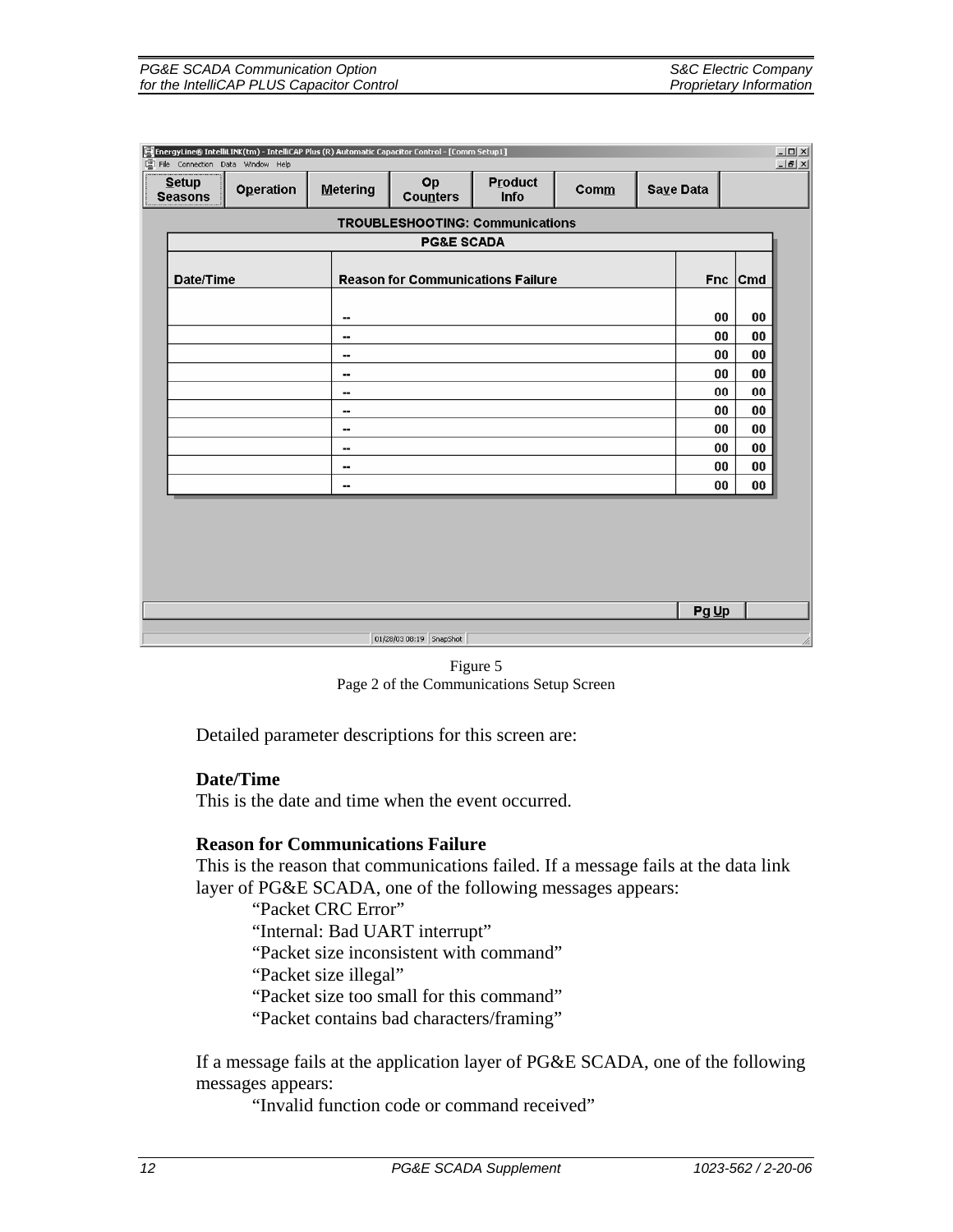"Control requested on invalid channel"

- "Channel not selected before operate"
- "Control selection timed out"
- "Control selection followed by non-operate"
- "Control requested while in LOCAL mode"

#### **Fnc**

 This is the PG&E SCADA function code for this communications failure. It can provide additional information about the packet received. (For more details, see PG&E SCADA protocol documentation.)

#### **Cmd**

 This is the PG&E SCADA command code for this communications failure. It can provide additional information about the packet received. (For more details, see PG&E SCADA protocol documentation.)

- 8. Connect the **SCADA PORT** connector on the faceplate. For an external radio, connect the communications cable.
- 9. Replace the fuse.
- 10. For Automatic operation, (make sure Scada Control is in the local mode) hit the change button under Operation Mode to switch to Auto Mode For remote operation, hit the change button under Scada Control to switch to **REMOTE** when leaving the site.

### ! *CAUTION* !

When the Operation Mode is set to **AUTO**, automatic operation of the Capacitor Control resumes. Be aware that the Control can carry out commands from the automatic control logic. In addition, if Scada Control is in **REMOTE**, the Control can carry out commands from the SCADA master station.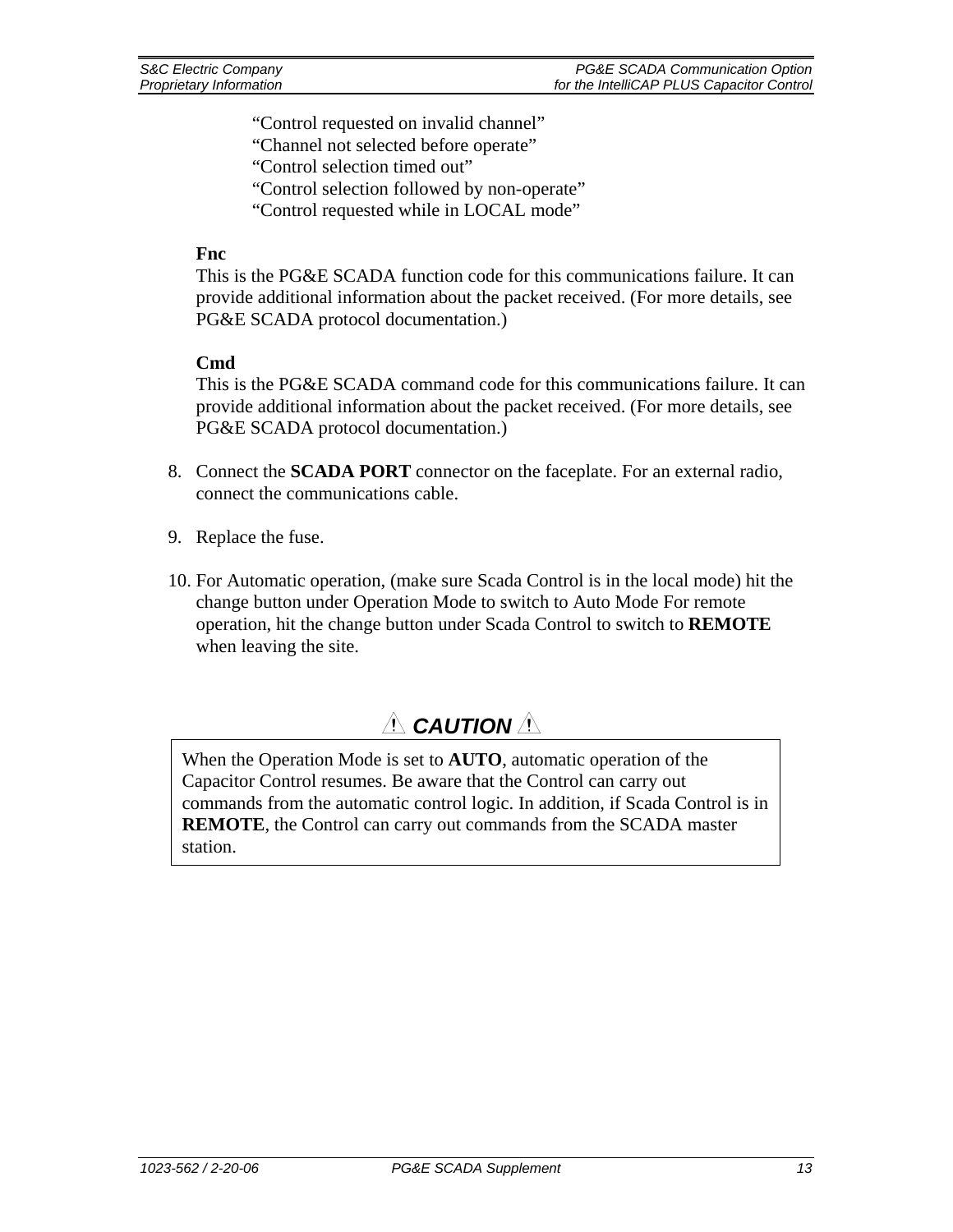# *PG&E SCADA Software Implementation*

For accessing the IntelliCAP PLUS Capacitor Control, the master station should define the Control with the following I/O:

| <b>Status Points</b>       | 15 |
|----------------------------|----|
| <b>Analog Input Points</b> | 28 |
| <b>Control Points</b>      | 5  |

The points are defined in the tables below. Note that you can access all digital input points as either single-bit status or two-bit status values.

### *Status Points*

| <b>Status</b><br>Point# | <b>Definition</b>                                                                                                                                                                                                                                                                                                    |
|-------------------------|----------------------------------------------------------------------------------------------------------------------------------------------------------------------------------------------------------------------------------------------------------------------------------------------------------------------|
| $\mathbf{1}$            | Capacitor bank Close state. This bit is set if the capacitor bank is<br>switched in.                                                                                                                                                                                                                                 |
| $\overline{2}$          | Capacitor bank Open state. This bit is set if the capacitor bank is switched<br>out.                                                                                                                                                                                                                                 |
| 3                       | <b>AUTO/MANUAL</b> operation mode. This bit is set when the control is in<br>the <b>AUTO</b> position.                                                                                                                                                                                                               |
| 4                       | <b>REMOTE/LOCAL SCADA</b> control mode. This bit is set when the<br>control is in the <b>REMOTE</b> position. When in the <b>LOCAL</b> mode,<br>operation of the bank from the SCADA master station is blocked.                                                                                                      |
| 5                       | Voltage override alarm status. This bit is set when an over/under voltage<br>condition is present.                                                                                                                                                                                                                   |
| 6                       | Timeclock/temperature control mode. This bit is set if the Capacitor<br>Control is operating in "Timeclock" control mode.<br>NOTE: This point is not generally useful since there are several control<br>strategies from which to choose.                                                                            |
| 7                       | Not Used.                                                                                                                                                                                                                                                                                                            |
| 8                       | Automatic control state. This bit is set if the bank is requested to be in<br>circuit by the presently active control strategy. Unless the control logic<br>has been overridden by a hardware manual override or by a voltage alarm<br>condition, this corresponds to the present state of the bank, i.e. the bit is |

set if the bank is in circuit (closed).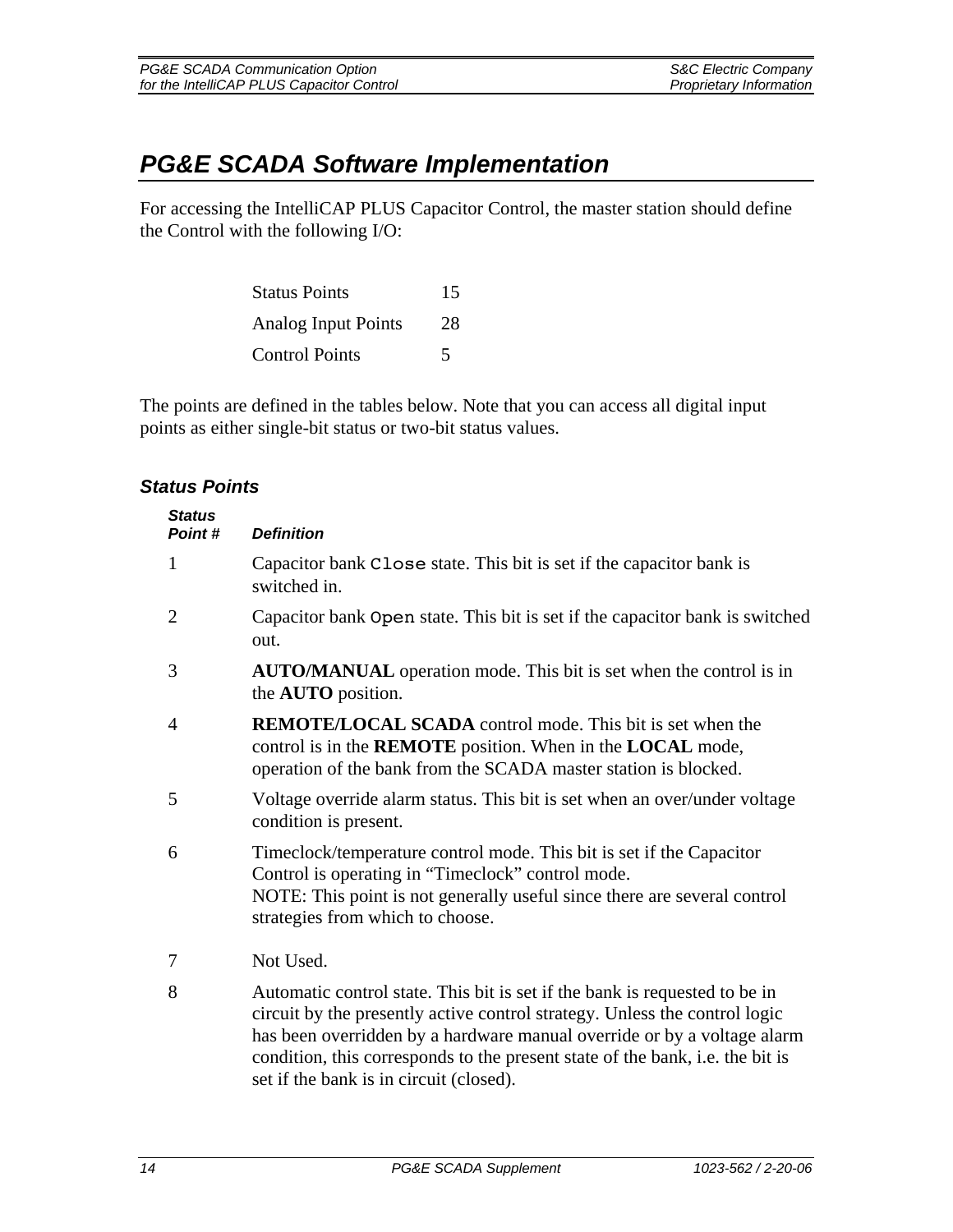| <b>Status</b><br>Point# | <b>Definition</b>                                          |                                                                                                                                                                                                                                                                                                                                                                                                                                                                                                                |
|-------------------------|------------------------------------------------------------|----------------------------------------------------------------------------------------------------------------------------------------------------------------------------------------------------------------------------------------------------------------------------------------------------------------------------------------------------------------------------------------------------------------------------------------------------------------------------------------------------------------|
| 9                       | <b>VAR</b><br><b>VAR</b> with Neutral<br><b>Sensor</b>     | Reverse current. This bit is set if the Control has<br>detected that the direction of current flow is reversed<br>from the normal direction. This should only occur<br>during emergency switching operations.                                                                                                                                                                                                                                                                                                  |
|                         | Standard; Neutral N.A.<br>Sensor                           |                                                                                                                                                                                                                                                                                                                                                                                                                                                                                                                |
| 10                      | of the User's Manual for details.                          | Maintenance required. This bit is set when the Capacitor Control reaches<br>the "Maximum Automatic Control Cycles Per Day"; when the Control<br>detects a temperature sensor, voltage sensor, "Load Fuse Blown" error; or<br>when there is a voltage bandwidth error. See the <i>Troubleshooting</i> chapter                                                                                                                                                                                                   |
| 11                      | <b>Neutral Sensor</b><br><b>VAR</b> with Neutral<br>Sensor | Neutral sensor lockout. This bit is set when the<br>neutral current or voltage remains above the "Neutral<br>Alarm Level" for a period of time specified by the<br>"Current or Voltage Change Time Threshold." The<br>Control performs corrective action, if enabled, and<br>locks out if the condition has not been cleared. The<br>alarm stays on unless manually reset. To reset, issue a<br>"Reset NS Lockout" command. If neutral current or<br>voltage flow still exists, the alarm will be reinitiated. |
| 12                      | <b>Neutral Sensor</b><br><b>VAR</b> with Neutral<br>Sensor | Continuous neutral sensor alarm. This bit is set when<br>the neutral current or voltage remains above the<br>"Neutral Sensor Alarm Level" for a period of time<br>specified by the "Neutral Current or Voltage Change<br>Time Threshold." It is reset if the neutral value falls<br>below the "Neutral Current or Voltage Alarm Level."<br>If the neutral retry feature is enabled, this bit remains<br>set prior to the retry. If the retry is unsuccessful, the<br>neutral alarm bit remains set.            |
| 13                      |                                                            | SCADA Override enabled. This bit is set when the SCADA Override<br>feature is enabled in the setup software. This override strategy may or                                                                                                                                                                                                                                                                                                                                                                     |

- feature is enabled in the setup software. This override strategy may or may not be controlling the bank state when enabled, depending on the state of other overrides and SCADA commands that have been issued.
- 14 Neutral Sensor Alarming. This bit is zero when Neutral Sensor Alarming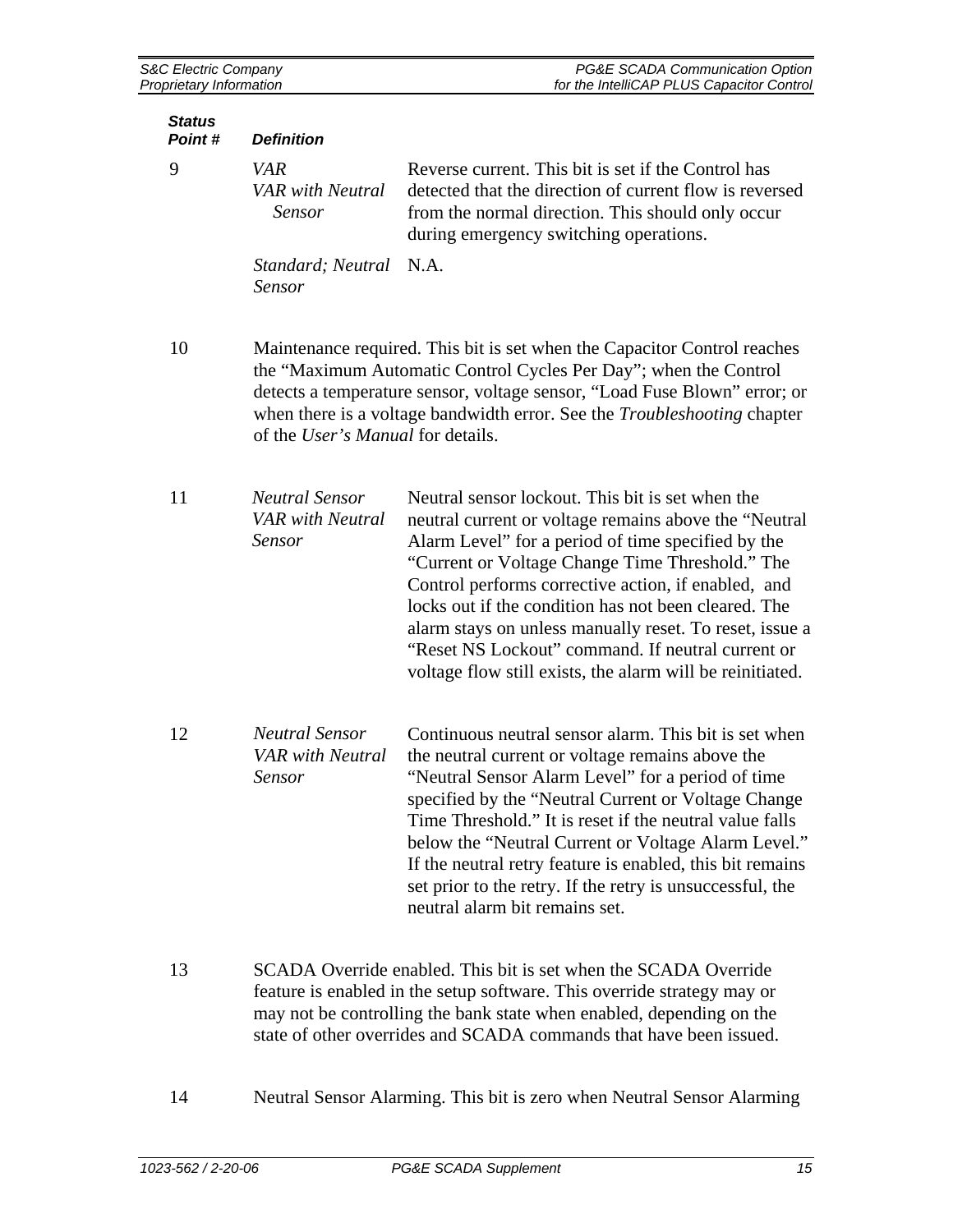| PG&E SCADA Communication Option           | S&C Electric Company           |
|-------------------------------------------|--------------------------------|
| for the IntelliCAP PLUS Capacitor Control | <b>Proprietary Information</b> |

is based on fundamental RMS measurements, using only the 60 Hz component of the neutral voltage or neutral current. This bit is set when the total RMS measurement is the basis for this alarm.

15 Neutral Sensor Data Logging. This bit is zero when Neutral Sensor Data Logging is based on fundamental RMS measurements, using only the 60 Hz component of the neutral voltage or neutral current. This bit is set when the total RMS measurement is the value logged.

### *Analog Input Points*

| <b>Analog</b><br><b>Input</b><br>Point# | <b>Definition</b>                               |                                                                                                                                                                                                                                        |
|-----------------------------------------|-------------------------------------------------|----------------------------------------------------------------------------------------------------------------------------------------------------------------------------------------------------------------------------------------|
| 1                                       | constant.                                       | 90% voltage reference standard. This is provided for the benefit of the<br>protocol implementation to conform to the RTU standard. It is loaded as a                                                                                   |
| $\overline{2}$                          | constant with the value zero.                   | 0% voltage reference standard. This is provided for the benefit of the<br>protocol implementation to conform to the RTU standard. It is loaded as a                                                                                    |
| 3                                       |                                                 | The most recent temperature reading. This value is in units of $\rm{^{\circ}F}$ or $\rm{^{\circ}C}$ as<br>selected in the IntelliLINK Setup Software.                                                                                  |
| 4                                       |                                                 | Most recent voltage measurement. Each count equals 0.1 Vac RMS.                                                                                                                                                                        |
| 5                                       | VAR<br><b>VAR</b> with Neutral<br>Sensor        | Phase angle. Each count equals one eighth of a<br>degree, with an offset of 90°.                                                                                                                                                       |
|                                         | Standard; Neutral<br>Sensor                     | Returns a zero.                                                                                                                                                                                                                        |
| 6                                       | <b>VAR</b><br><b>VAR</b> with Neutral<br>Sensor | Three-phase kVARs. KVARs (Volt-amperes<br>reactive) are calculated from the measured single<br>phase voltage, current and phase angle times three.<br>Each count equals 4 kVARs. A value of zero<br>corresponds to 8188 kVARs leading. |
|                                         | Standard; Neutral<br>Sensor                     | Returns -8188.                                                                                                                                                                                                                         |
| 7                                       | <b>VAR</b><br><b>VAR</b> with Neutral           | Single-phase line current. Each count equals 1<br>ampere.                                                                                                                                                                              |
|                                         |                                                 |                                                                                                                                                                                                                                        |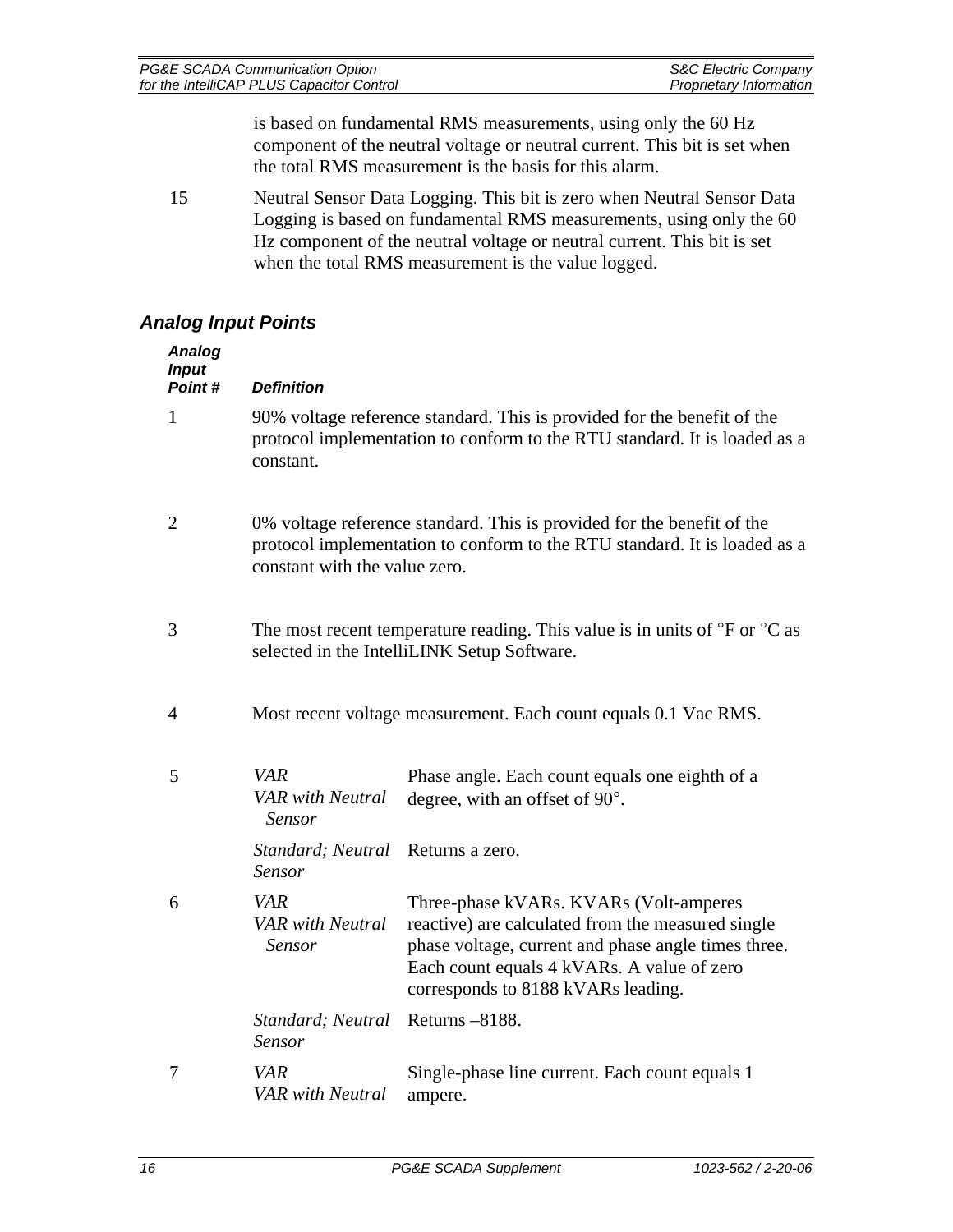*Sensor Standard; Neutral Sensor*  Returns a zero. 8 Three-phase kVA. The single-phase kVA is multiplied by three. Each count is 4 kVAs. NOTE: This analog does not apply to non-VAR versions. *Standard; Neutral Sensor*  Returns a zero. 9 Three-phase kW. The single-phase kW is multiplied by three. Each count is 4 kWs. NOTE: This analog does not apply to non-VAR versions. *Standard:* **Returns a Zero.** *Neutral Sensor*  10 *Neutral Sensor VAR with Neutral Sensor*  The most recent neutral current or voltage reading. Each count equals 1 ampere or volt. *Standard; VAR* Returns a zero. 11 Voltage, % total harmonic distortion (THD). 12 Voltage, % third harmonic distortion. 13 Voltage, % fifth harmonic distortion. 14 Voltage, % seventh harmonic distortion. 15 Current, % total harmonic distortion (THD). Non-VAR units return zero. 16 Current, % third harmonic distortion.

Non-VAR units return zero.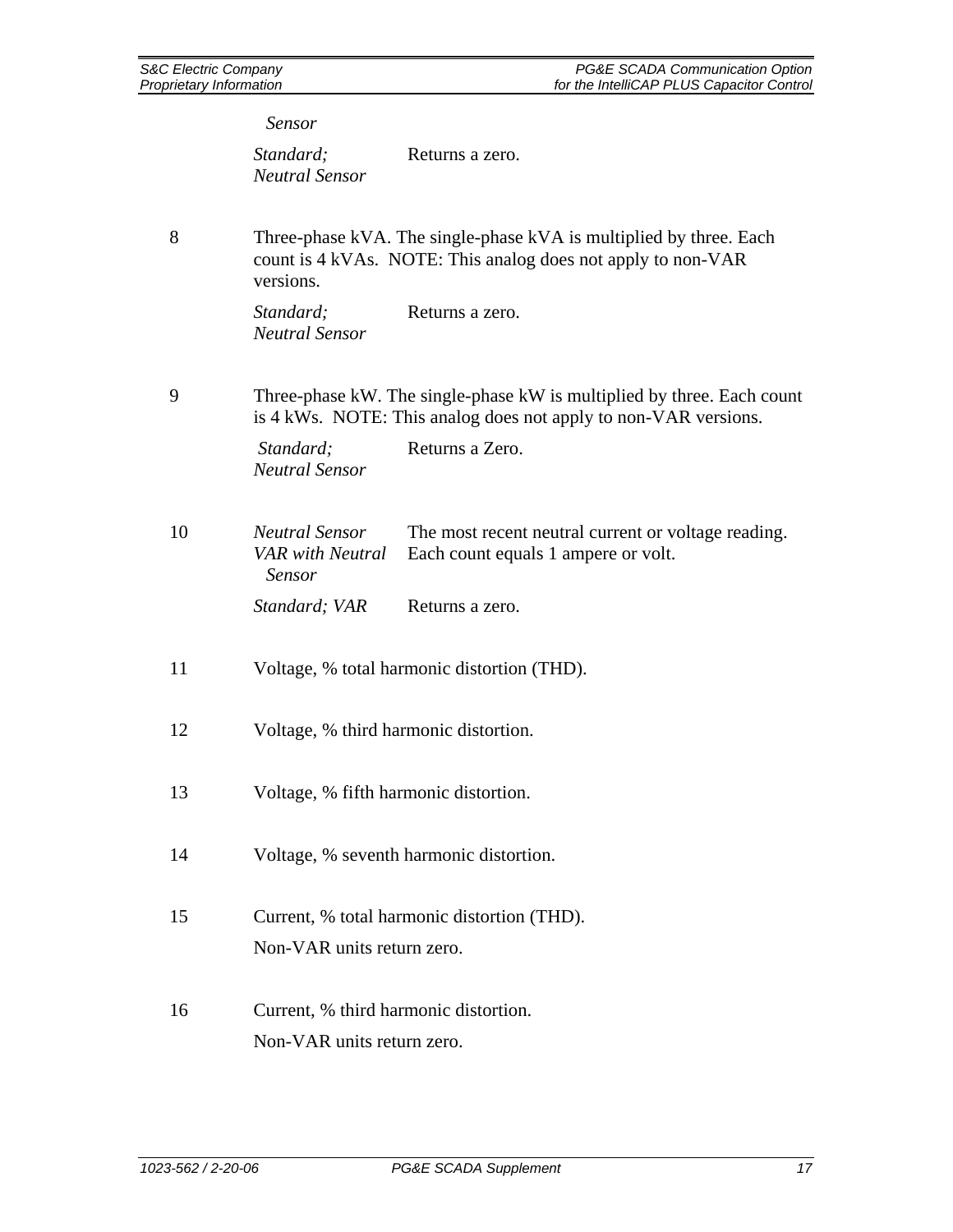| 17 | Current, % fifth harmonic distortion.                 |
|----|-------------------------------------------------------|
|    | Non-VAR units return zero.                            |
| 18 | Current, % seventh harmonic distortion.               |
|    | Non-VAR units return zero.                            |
| 19 | Neutral, % total harmonic distortion (THD).           |
|    | Non-Neutral units return zero.                        |
| 20 | Neutral, % third harmonic distortion.                 |
|    | Non-Neutral units return zero.                        |
| 21 | Neutral, % fifth harmonic distortion.                 |
|    | Non-Neutral units return zero.                        |
| 22 | Neutral, % seventh harmonic distortion.               |
|    | Non-Neutral units return zero.                        |
| 23 | The time remaining in SCADA Override mode. If in time |

ed mode, displays minutes remaining, if in latched mode, returns 4095.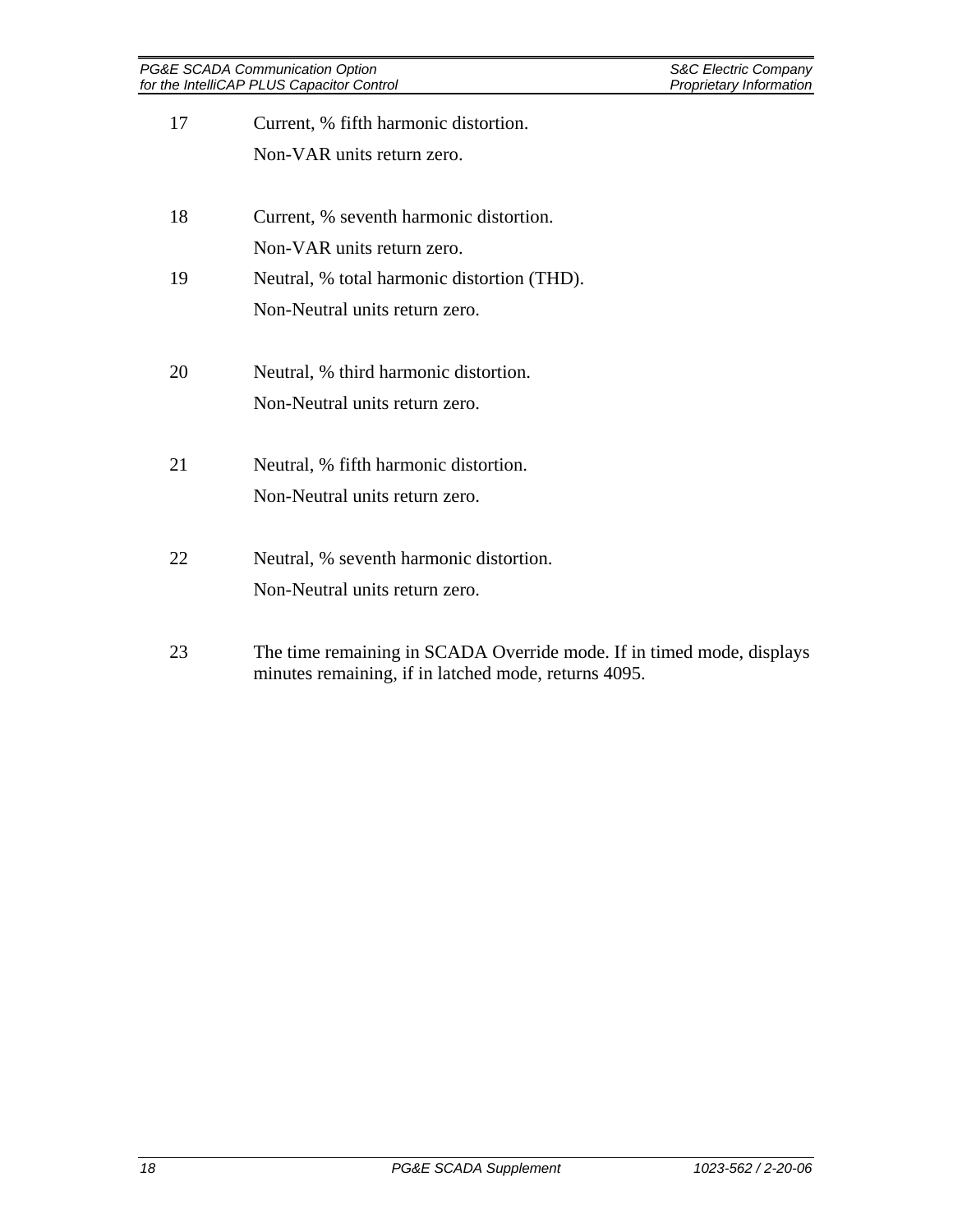| S&C Electric Company    | PG&E SCADA Communication Option           |
|-------------------------|-------------------------------------------|
| Proprietary Information | for the IntelliCAP PLUS Capacitor Control |

| 24 | Control Strategy. This is the presently configured control strategy in use. |
|----|-----------------------------------------------------------------------------|
|    | The possible values are:                                                    |

- 0 Temperature
- 1 Timeclock
- 2 Voltage Only
- 3 Time-Biased Voltage
- 4 Time-Biased Temperature
- 5 Auto Off-Line Mode
- 6 Auto On-Line Mode
- 7 Current
- 8 VAR
- 9 Reverse Current Voltage Only
- 10 Temperature Sensor Error, Voltage Only
- 11 SCADA Override
- 12 Timeclock with Temperature Override
- 13 Current with Temperature Override
- 14 VAR with Temperature Override

NOTE: Values 7, 8, 9, 13, and 14 do not apply to non-VAR versions.

- 25 The last switch in or out voltage delta. Each count is 0.1 Volt. This will be a signed value if the switch after voltage is less than the before switching voltage.
- 26 Neutral current or Neutral voltage, the data reported is the total harmonic RMS value. Each count equals 1 ampere for a control with neutral current sensing installed, or each count equals 1 Volt for a control with neutral voltage sensing installed. NOTE: Versions without the Neutral option will return a 0 value.
- 27 Primary Line Voltage. Each count equals 10 Vac RMS.
- 28 Power Factor. The data reported is the cosine of the phase angle. Leading power factors are represented by negative numbers. Each count equals 0.001 with a 1000 offset (0 = -1.0, 1000 = 0.0, 2000 = 1.0).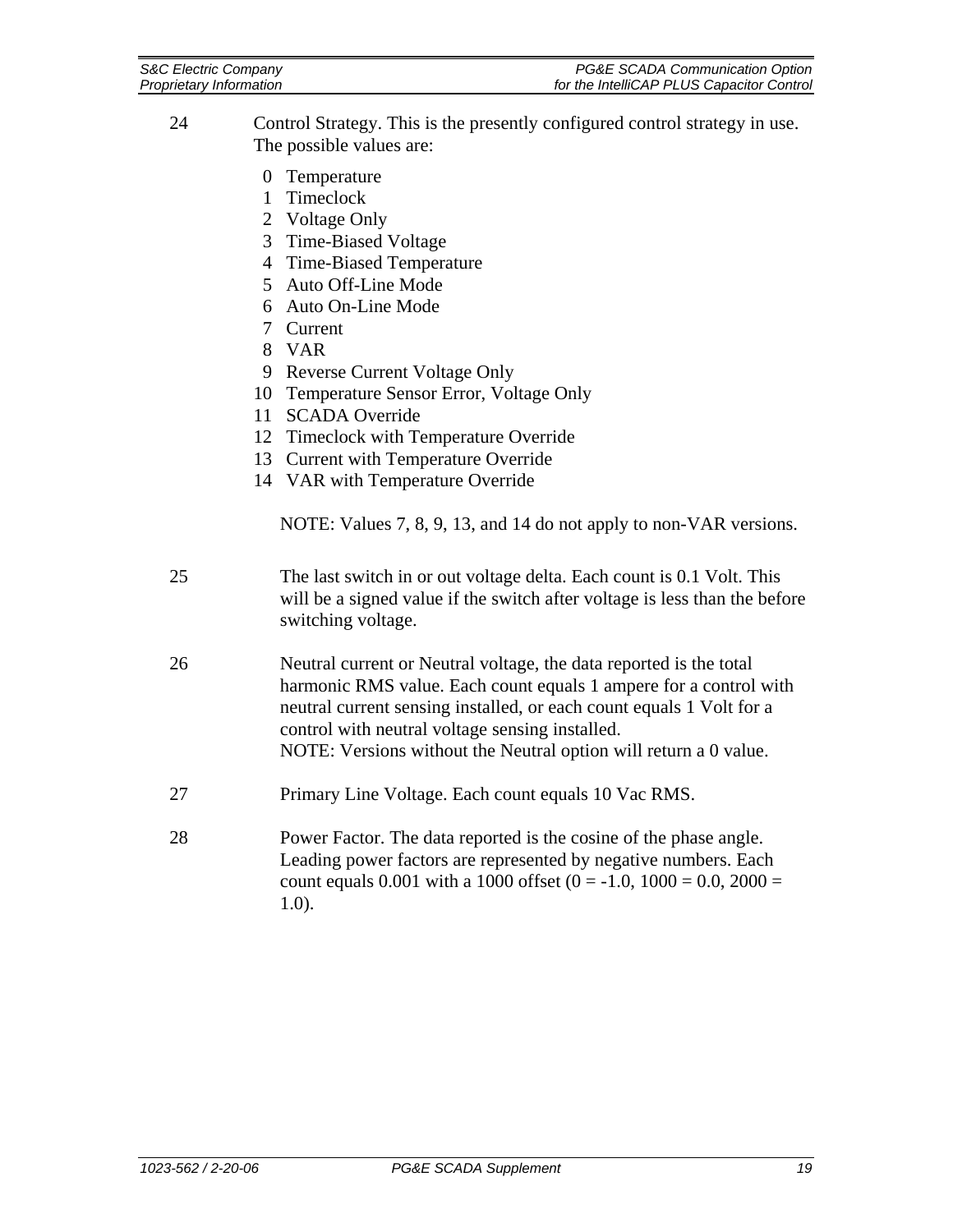| PG&E SCADA Communication Option           | <b>S&amp;C Electric Company</b> |
|-------------------------------------------|---------------------------------|
| for the IntelliCAP PLUS Capacitor Control | Proprietary Information         |

### *Control Points*

You can use the control points listed below to override the automatic operation of the capacitor bank.

#### *Control Point # Definition*

- 1 Issue the Close/Open command to the switch. A Control-Select-Close command to this point switches the bank into the circuit. A Control-Select-Open command switches the bank out of the circuit. The command returns an error if the faceplate **REMOTE/LOCAL** switch is not in the **REMOTE** position.
- 2 Not Used.
- 3 Enable or disable "Automatic" operation. A Control-Select-Close command enables Automatic operation. A Control-Select-Open command disables Automatic operation (Manual Operation is enabled).
- 4 Enable or disable "SCADA Override" mode. A Control-Select-Close command enables SCADA Override. A Control-Select-Open command disables SCADA Override.
- 5 Reset NS Lockout. A Control-Select-Close command resets a Neutral Sensor Lockout condition.

The next several pages show sample scheduler (Figure 1), dbase (Figure 2), and display (Figure 3) files for PG&E's FVISION PC SCADA software. These files and all others necessary to run the program are provided on the Setup disk.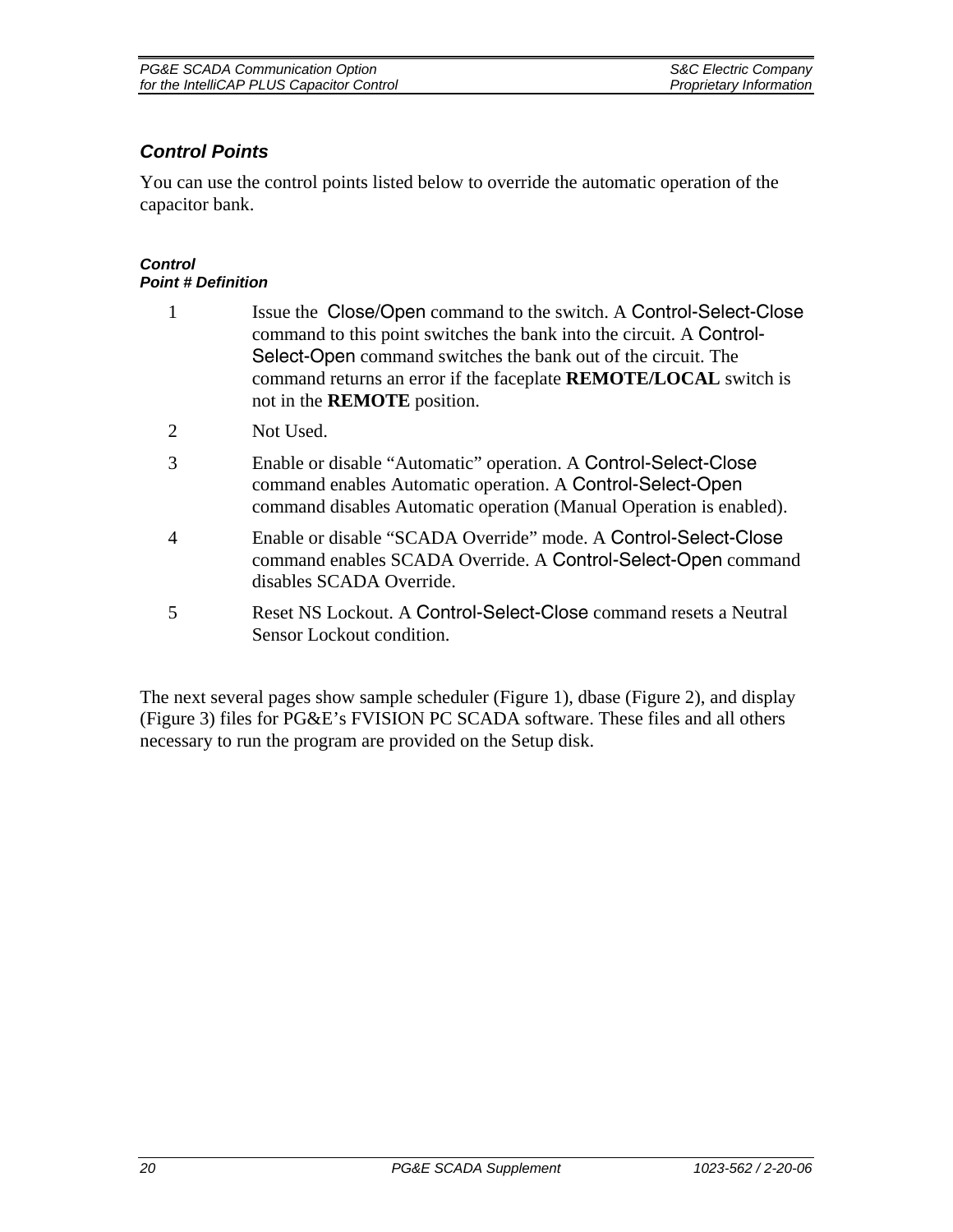|   |                |              |                              |                    |                     |                |                |                |                |          |             |             |                |              |             |                |   |  | Prty Offst COM M# R# CType FCode Cmmd SSI SSCt 2BSI 2BSCt ANAI ANACt ANPI ANPCt PAII PAICt Ctrll SNum P1 P2 Descrip |
|---|----------------|--------------|------------------------------|--------------------|---------------------|----------------|----------------|----------------|----------------|----------|-------------|-------------|----------------|--------------|-------------|----------------|---|--|---------------------------------------------------------------------------------------------------------------------|
|   | 0 <sub>1</sub> |              | 0000001                      |                    | \$00 \$11 1 13 0 00 |                |                |                |                |          | 1 23        | $\mathbf 0$ | $\overline{0}$ | $\mathbf 0$  | $\mathbf 0$ |                |   |  | 0 0 0 0 Digital/Analog Inputs                                                                                       |
| 1 | 0 <sub>1</sub> |              | 0000002                      | \$10 \$11 0        |                     |                | $\mathbf 0$    | $\Omega$       | $00\,$         | $\Omega$ | $\mathbf 0$ | $\Omega$    | $\Omega$       | $\Omega$     | $\Omega$    | $\mathbf{1}$   |   |  | 0 0 0 Close Switch                                                                                                  |
|   | $\Omega$       | 1            | 0 00000 4 \$10 \$20 0 0 0 00 |                    |                     |                |                |                |                | $\Omega$ | $\Omega$    | $\Omega$    | $\Omega$       | $\Omega$     | $\Omega$    | $\mathbf{1}$   |   |  | 0 0 0 Bank in Circuit                                                                                               |
| 1 | $\Omega$       | 1            | 0 00000 2 \$10 \$10 0        |                    |                     |                |                |                | $0 \t0 \t00$   | $\Omega$ | $\Omega$    | $\Omega$    | $\Omega$       | $\mathbf{0}$ | $\mathbf 0$ | $\mathbf{2}$   |   |  | 0 0 0 Open Switch                                                                                                   |
| 1 | $\Omega$       | $\mathbf{1}$ | 0000004                      | \$10 \$20 0 0 0 00 |                     |                |                |                |                | $\Omega$ | $\Omega$    | $\Omega$    | $\Omega$       | $\Omega$     | $\Omega$    | 2              |   |  | 0 0 0 Bank Out of Ckt.                                                                                              |
|   | 0 <sub>1</sub> |              | 0 00000 2 \$10 \$11 0 0 0 00 |                    |                     |                |                |                |                | $\Omega$ | $\Omega$    | $\Omega$    | $\Omega$       | $\Omega$     | $\Omega$    |                |   |  | 3 2 0 0 Enable Auto, Control                                                                                        |
| 1 | 0 <sub>1</sub> |              | 0000004                      |                    | \$10 \$20 0         |                | $\overline{0}$ | $\Omega$       | $00\,$         | $\Omega$ | $\Omega$    | $\Omega$    | $\Omega$       | $\Omega$     | $\Omega$    | $\mathcal{S}$  |   |  | 0 0 0 Auto, Control Enabled                                                                                         |
| 1 | $\Omega$       | $\mathbf{1}$ | 0 00000 2 \$10 \$10 0 0 0 00 |                    |                     |                |                |                |                | $\Omega$ | $\Omega$    | $\Omega$    | $\Omega$       | $\Omega$     | $\Omega$    |                |   |  | 4 2 0 0 Enable Manual Control                                                                                       |
| 1 | $\Omega$       | 1            | 0000004                      |                    | \$10 \$20 0         |                |                | $0\quad 0$     | $00\,$         | $\Omega$ | $\Omega$    | $\Omega$    | $\Omega$       | $\Omega$     | $\Omega$    | 4              |   |  | 0 0 0 Manual Control Enabled                                                                                        |
| 1 | 0 <sub>1</sub> |              | 0 00000 2 \$10 \$11 0 0 0 00 |                    |                     |                |                |                |                | $\Omega$ | $\Omega$    | $\Omega$    | $\Omega$       | $\Omega$     | $\Omega$    | 5              |   |  | 3 0 0 Enable Scada Override                                                                                         |
| 1 | 0 <sub>1</sub> |              | 0000004                      | \$10 \$20 0        |                     |                |                |                | $0 \t 0 \t 00$ | $\Omega$ | $\Omega$    | $\Omega$    | $\Omega$       | $\Omega$     | $\Omega$    | 5              |   |  | 0 0 0 Scada Override Enabled                                                                                        |
| 1 | 0 <sub>1</sub> |              | 0000002                      |                    | $$10$ \$10 0        |                |                | 0 <sub>0</sub> | $00\,$         | $\Omega$ | $\Omega$    | $\Omega$    | $\Omega$       | $\Omega$     | $\Omega$    | 6              |   |  | 3 0 0 Disable Scada Override                                                                                        |
| 1 | $\Omega$       | 1            | 0000004                      | \$10 \$20 0 0 0 00 |                     |                |                |                |                | $\Omega$ | $\Omega$    | $\Omega$    | $\Omega$       | $\Omega$     | $\Omega$    | 6              |   |  | 0 0 0 Scada Override Disabled                                                                                       |
| 1 | $\Omega$       | 1            | 000000                       | 2 \$10 \$11 0      |                     |                | $\Omega$       | $\Omega$       | $00\,$         | $\Omega$ | $\Omega$    | $\Omega$    | $\overline{0}$ | $\mathbf 0$  | 0           | 7              | 4 |  | 0 0 Reset Neutral Lockout Request                                                                                   |
|   | 0              |              | 0000004                      |                    | \$10 \$20           | $\overline{0}$ | $\overline{0}$ | $\Omega$       | $00\,$         | $\Omega$ | $\Omega$    | 0           | $\Omega$       | $\Omega$     | $\Omega$    | $\overline{7}$ |   |  | 0 0 0 Lockout Reset                                                                                                 |

SCHEDULE.FOV – S&C IntelliCAP PLUS Automatic Capacitor Control - Basic Version

Figure 1 File SCHEDULE.FOV for S&C IntelliCAP PLUS Automatic Capacitor Control (VAR with Neutral Current)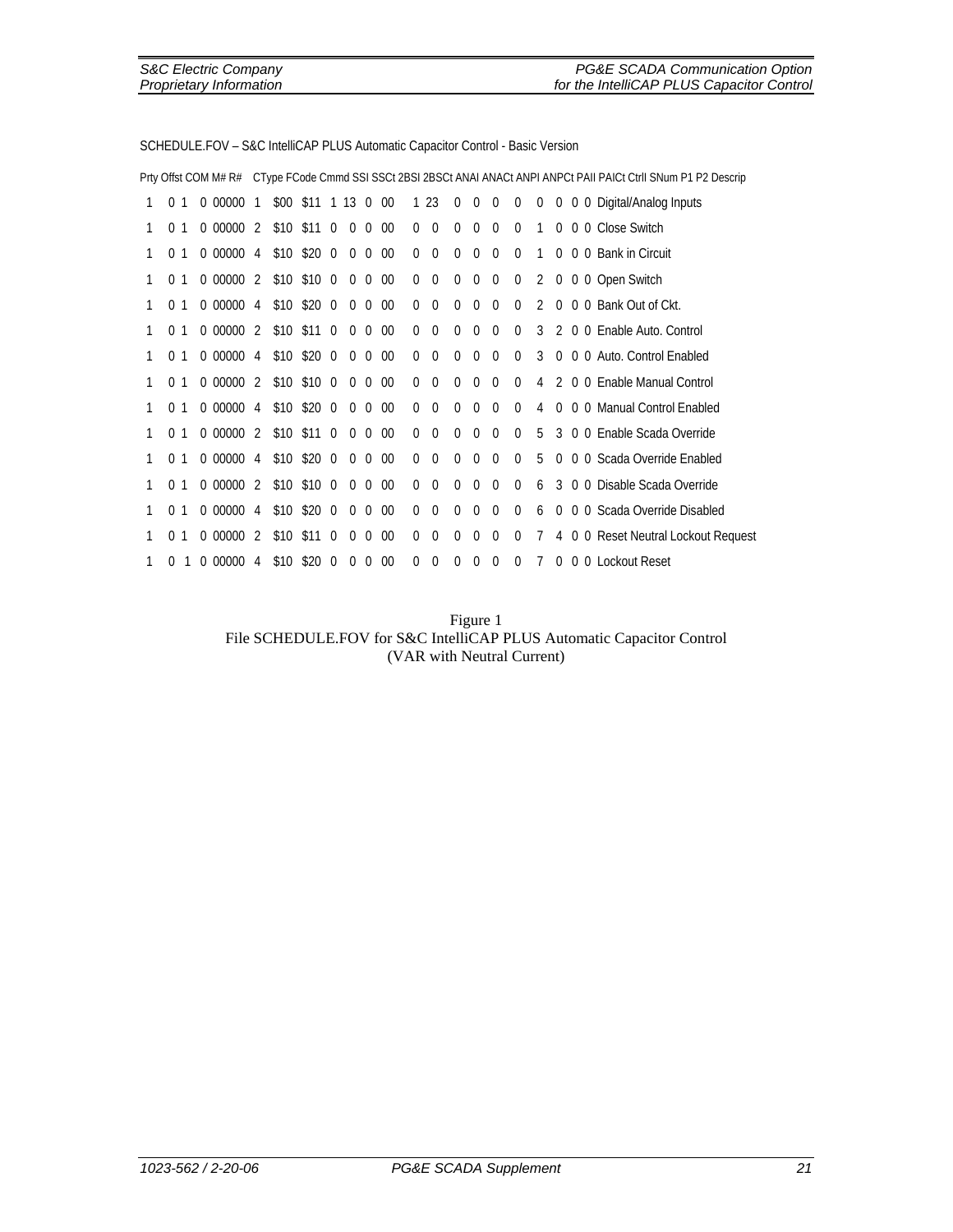| PG&E SCADA Communication Option           | <b>S&amp;C Electric Company</b> |
|-------------------------------------------|---------------------------------|
| for the IntelliCAP PLUS Capacitor Control | <b>Proprietary Information</b>  |

| :TYPE         | <b>INDEX TAG</b> |                 | PREC | <b>ROUTINE</b>                   | P <sub>1</sub>   | P2              | P <sub>3</sub>   | P <sub>4</sub>   | P <sub>5</sub> | P <sub>6</sub> | P7-P10 | <b>DESCRIPTION</b>                |
|---------------|------------------|-----------------|------|----------------------------------|------------------|-----------------|------------------|------------------|----------------|----------------|--------|-----------------------------------|
| A             | 3                | <b>TEMP</b>     | 72   | S                                | $\boldsymbol{0}$ | 4045            | $\mathbf 0$      | 0                |                |                |        | ; Temperature Sensor              |
| А             | $\overline{4}$   | <b>VOLTAGE</b>  | 81   | $\mathsf{r}$                     | $\mathbf 0$      | 0               | $\overline{0}$   | 0                | $\cdot$ 1      |                |        | ; Voltage Sensor                  |
| Α             | 5                | <b>PHASE</b>    | 83   | $\mathsf r$                      | $\mathbf 0$      | 0               | $\mathbf{0}$     | 0                | .125           |                |        | ; Corrected Phase Angle           |
| А             | 6                | <b>KVARS</b>    | 60   | S                                | $-8188$          | 8192            | $\mathbf{0}$     | 0                |                |                |        | : Calculated kVARs                |
| А             | 7                | <b>CURRENT</b>  | 40   | S                                | $\boldsymbol{0}$ | 4095            | $\boldsymbol{0}$ | $\boldsymbol{0}$ |                |                |        | : Phase Current                   |
| А             | 9                | <b>KW</b>       | 80   | $\mathsf{r}$                     | 0                | 0               | $\overline{0}$   | 0                | 4              |                |        | ; Active Power                    |
| Α             | 8                | <b>KVA</b>      | 80   | $\mathsf r$                      | $\mathbf 0$      | 0               | $\Omega$         | $\Omega$         | $\overline{4}$ |                |        | ; Apparent power                  |
| Α             | 10               | <b>NEUTSENS</b> | 60   | $\mathsf{r}$                     | $\overline{0}$   | 0               | $\mathbf 0$      | 0                | 1              |                |        | ; Neutral sensor Volts or Current |
| А             | 11               | <b>VOLTTHD</b>  | 81   | $\begin{array}{c} \n\end{array}$ | Open             | Closed          | $\mathbf 0$      | $\Omega$         | 3              | 4              |        | ; Cap. Bank Close Relay           |
| А             | 12               | <b>CAPSIN</b>   | XX   | D                                | Open             | Closed          | $\mathbf 0$      | 0                | 3              | 4              |        | ; Cap. Bank Close Relay           |
| Α             | 13               | <b>CAPSIN</b>   | XX   | D                                | Open             | Closed          | $\mathbf 0$      | 0                | 3              | 4              |        | ; Cap. Bank Close Relay           |
| А             | 14               | <b>CAPSIN</b>   | XX   | D                                | Open             | Closed          | 0                | 0                | 3              | 4              |        | ; Cap. Bank Close Relay           |
| А             | 15               | <b>CAPSIN</b>   | XX   | D                                | Open             | Closed          | $\mathbf 0$      | 0                | 3              | 4              |        | ; Cap. Bank Close Relay           |
| А             | 16               | <b>CAPSIN</b>   | XX   | D                                | Open             | Closed          | $\mathbf 0$      | 0                | 3              | 4              |        | ; Cap. Bank Close Relay           |
| А             | 17               | <b>CAPSIN</b>   | XX   | D                                | Open             | Closed          | $\mathbf 0$      | 0                | 3              | 4              |        | ; Cap. Bank Close Relay           |
| Α             | 18               | <b>CAPSIN</b>   | XX   | $\mathsf D$                      | Open             | Closed          | $\boldsymbol{0}$ | $\pmb{0}$        | 3              | 4              |        | ; Cap. Bank Close Relay           |
| А             | 19               | <b>CAPSIN</b>   | XX   | D                                | Open             | Closed          | $\mathbf 0$      | 0                | 3              | 4              |        | ; Cap. Bank Close Relay           |
| Α             | 20               | <b>CAPSIN</b>   | XX   | $\mathsf D$                      | Open             | Closed          | 0                | 0                | 3              | 4              |        | ; Cap. Bank Close Relay           |
| А             | 21               | <b>CAPSIN</b>   | XX   | D                                | Open             | Closed          | $\mathbf 0$      | 0                | 3              | 4              |        | ; Cap. Bank Close Relay           |
| Α             | 22               | <b>CAPSIN</b>   | XX   | D                                | Open             | Closed          | $\mathbf 0$      | 0                | 3              | 4              |        | ; Cap. Bank Close Relay           |
| А             | 23               | <b>CAPSIN</b>   | XX   | D                                | Open             | Closed          | $\mathbf 0$      | 0                | 3              | 4              |        | ; Cap. Bank Close Relay           |
| D             | 1                | <b>CAPSIN</b>   | XX   | D                                | Open             | Closed          | $\boldsymbol{0}$ | $\pmb{0}$        | 3              | 4              |        | ; Cap. Bank Close Relay           |
| D             | 2                | CAPSOUT         | XX   | D                                | Open             | Closed          | $\mathbf 0$      | 0                | 3              | 4              |        | ; Cap. Bank Open Relay            |
| D             | 3                | <b>AUTO</b>     | XX   | D                                | Manual           | Auto            | $\boldsymbol{0}$ | $\pmb{0}$        | 4              | 3              |        | ; Auto/Manual Switch              |
| D             | 4                | <b>REMOTE</b>   | XX   | D                                | Local            | Remote          | $\mathbf 0$      | 0                | 4              | 3              |        | ; Remote/Local Oper. Mode         |
| D             | 5                | V.OVER.         | XX   | D                                |                  | Normal Override | $\mathbf 0$      | 0                | 3              | $\overline{4}$ |        | ; Voltage Override                |
| D             | 6                | <b>MODE</b>     | XX   | D                                | Temp.            | Time            | $\mathbf 0$      | 0                | 3              | 3              |        | ; Time/Temperature Control        |
| D             | 7                | <b>H.OVER</b>   | XX   | D                                | Manual           | Auto            | $\mathbf 0$      | 0                | 3              | $\overline{4}$ |        | : Softw. manual ctl.              |
| D             | 8                | <b>AUTOMDE</b>  | XX   | D                                | Open             | Close           | $\boldsymbol{0}$ | 0                | 3              | 3              |        | ; Time/temp ctl state.            |
| D             | 9                | <b>REVCRNT</b>  | XX   | D                                |                  | Normal Reverse  | $\mathbf{0}$     | 0                | 3              | 3              |        | : Reverse Current                 |
| D             | 10               | MAINT.          | XX   | D                                | O.K.             | Bad             | $\boldsymbol{0}$ | 0                | 3              | 3              |        | ; Maintenance Conditions          |
| D             | 11               | <b>NCALARM</b>  | XX   | D                                | <b>OFF</b>       | ON              | $\overline{0}$   | 0                | 3              | $\overline{4}$ |        | ; Neutral Current Alarm           |
| D             | 12               | CNCALR          | XX   | D                                | <b>OFF</b>       | ON              | $\boldsymbol{0}$ | 0                | 3              | $\overline{4}$ |        | ; Cont. Neutral Current Alarm     |
| С             | 1                | <b>CLOSE</b>    | XX   | C                                | <b>CIN</b>       | 0               | $\boldsymbol{0}$ | $\boldsymbol{0}$ |                |                |        | ; Manual Caps In Ckt.             |
| $\mathsf C$   | $\overline{2}$   | <b>OPEN</b>     | XX   | $\mathsf C$                      | COUT             | 0               | $\boldsymbol{0}$ | $\boldsymbol{0}$ |                |                |        | ; Manual Caps Out of Ckt.         |
| C             | 3                | AUTO            | XX   | $\mathsf C$                      | AUTO             | 0               | $\boldsymbol{0}$ | 0                |                |                |        | ; Automatic Cap. Bank Control     |
| $\mathcal{C}$ | 4                | MANUAL          | XX   | $\mathcal{C}$                    | MANUAL           | 0               | $\overline{0}$   | $\pmb{0}$        |                |                |        | ; Manual Cap. Bank Control        |

#### ;DBASE.FOV – S&C IntelliCAP PLUS Automatic Capacitor Control - Neutral Current with VAR Option

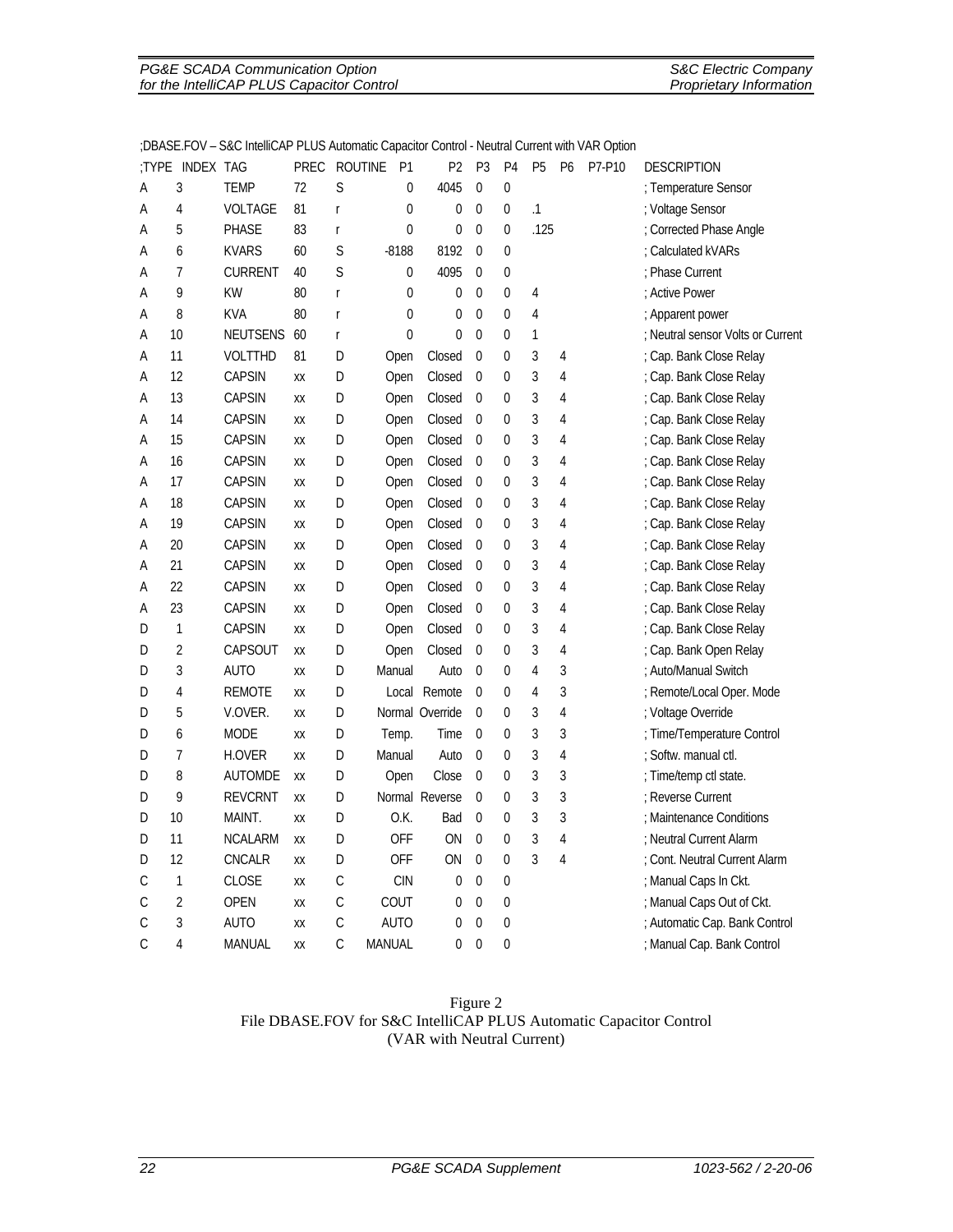| S&C Electric Company    | PG&E SCADA Communication Option           |
|-------------------------|-------------------------------------------|
| Proprietary Information | for the IntelliCAP PLUS Capacitor Control |
|                         |                                           |

|       | :DISPLAY 1 DATA FILE |            |            |          |                                    |
|-------|----------------------|------------|------------|----------|------------------------------------|
| :TYPE | <b>INDEX</b>         | <b>ROW</b> | <b>COL</b> | PREC/SYM | <b>COMMENT</b>                     |
| Α     | 4                    | 16         | 30         | 51       | ; Voltage                          |
| A     | 3                    | 17         | 30         | 50       | ; Temperature                      |
| A     | 8                    | 18         | 30         | 50       | : Neutral Current                  |
| A     | 6                    | 16         | 61         | 80       | : KVARs                            |
| A     | 7                    | 17         | 61         | 80       | : Current                          |
| A     | 5                    | 18         | 61         | 83       | ; Power Angle                      |
| D     | 1                    | 8          | 66         | 84       | ; Close Relay Contact              |
| D     | 2                    | 9          | 66         | 84       | ; Open Relay Contact               |
| D     | 3                    | 5          | 66         | 84       | ; Hardware Manual Override         |
| D     | 4                    | 6          | 66         | 84       | ; Remote SCADA enable Switch       |
| D     | 5                    | 12         | 66         | 84       | ; Voltage Override active          |
| D     | 6                    | 13         | 66         | 84       | ; Time/Temp. control type          |
| D     | 7                    | 10         | 66         | 84       | ; Software Manual Enable           |
| D     | 8                    | 14         | 66         | 84       | : Timeclock state                  |
| D     | 9                    | 20         | 66         | 84       | ; Reverse current                  |
| D     | 10                   | 21         | 66         | 84       | ; Maintenance Conditions           |
| D     | 11                   | 20         | 36         | 84       | ; Neutral Current Alarm            |
| D     | 12                   | 21         | 36         | 84       | ; Continuous Neutral Current Alarm |

;S&C IntelliCAP PLUS Automatic Capacitor Control - Neutral Current Sensing with VAR Option

Figure 3 File DISPLAY1.FOV for S&C IntelliCAP PLUS Automatic Capacitor Control (VAR with Neutral Current)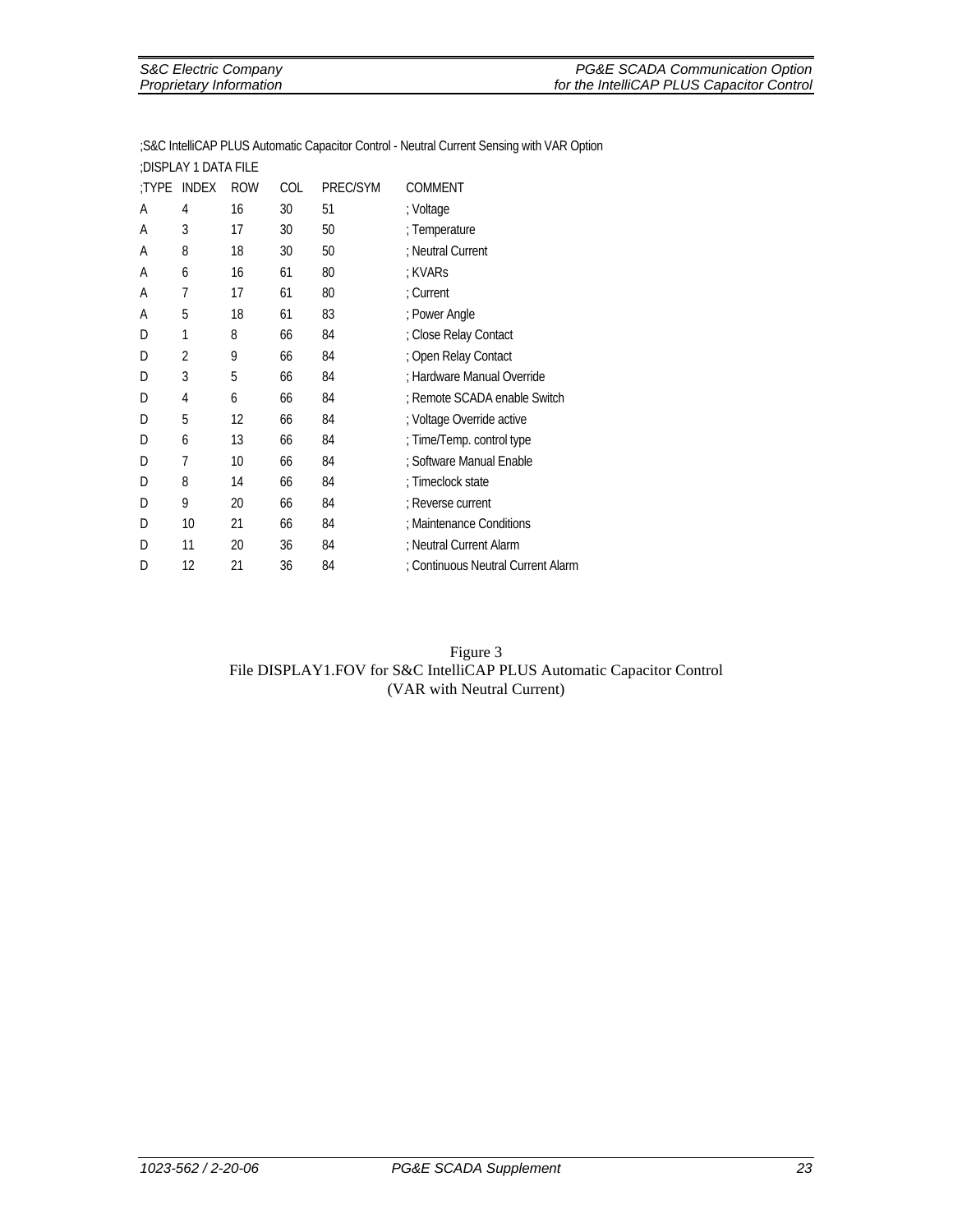# *PG&E Protocol Functions Implemented*

The following PG&E SCADA communications protocol functions and commands have been implemented:

- 1. Basic Scan, Function Code \$00, for all data types supported in the Capacitor Control. The "packed analog" form of encoding analog data is not supported.
- 2. Scan Inclusive, Function Code \$01. As with the Basic Scan function, packed analog encoding is not supported.
- 3. Scan-By-Table, Function Code \$0A. As with the Basic Scan function, packed analog encoding is not supported.
- 4. Supervisory Control, Function Code \$10. The commands Direct Digital Control, Direct Open, Direct Close, and High Resolution Proportional Control are not supported.
- 5. The following Internal Control Function (Function Code \$20) commands are implemented:
	- Initialize RTU Configuration (Standard Mode), Command Code \$00.
	- Accumulator Freeze, Command Code \$10.
	- Accumulator Reset, Command Code \$11.
	- Initialize Specified Status Counter, Command Code \$20.
	- Initialize All Status Counters, Command Code \$21.
	- Write to RTU Memory, Command Code \$30. (See section below for details.)
	- Execute Write Memory, Command Code \$31. (See section below for details.)

### *Access to Setpoints and Data Logging Results Via PG&E Protocol*

The implementation of PG&E SCADA also supports memory-mapped access to the entire collection of setup, real-time, and long term statistical and operating data. The complete memory map for the Capacitor Control is available from S&C.

The memory access feature of the protocol is used to transfer the data to the master station. The memory is accessed as ordinal number 5 (RTU RAM memory). Function 28, Command 30 (Return RTU Configuration) is used to read data from the